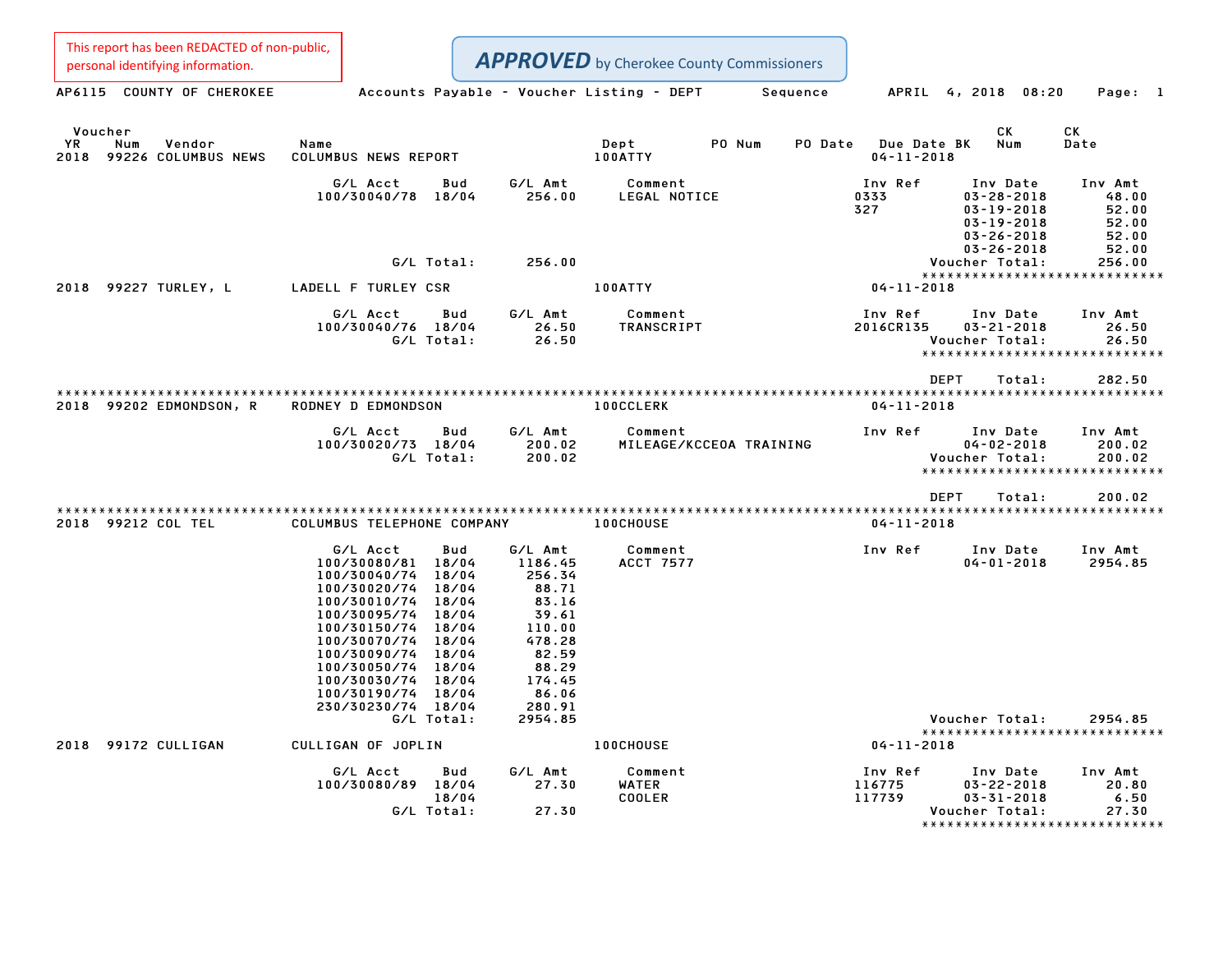|            | AP6115 COUNTY OF CHEROKEE                                                |                                         |                   |                               | Accounts Payable – Voucher Listing – DEPT         Sequence |                                         | APRIL 4, 2018 08:20                                                              | Page: 2                       |
|------------|--------------------------------------------------------------------------|-----------------------------------------|-------------------|-------------------------------|------------------------------------------------------------|-----------------------------------------|----------------------------------------------------------------------------------|-------------------------------|
| YR<br>2018 | Voucher<br>Num<br>Vendor<br>99169 FARMERS                                | Name<br>FARMERS COOPERATIVE ASSOCIATION |                   |                               | PO Num<br>Dept<br>100CHOUSE                                | PO Date Due Date BK<br>$04 - 11 - 2018$ | CK<br>Num                                                                        | CK<br>Date                    |
|            |                                                                          | G/L Acct<br>100/30080/80 18/04          | Bud               | G/L Amt<br>124.75             | Comment<br>TOP SOIL<br>TOP SOIL                            | Inv Ref<br>223721<br>223702             | Inv Date<br>$03 - 22 - 2018$<br>$03 - 22 - 2018$                                 | Inv Amt<br>24.95<br>99.80     |
|            | 2018 99173 FISHER, PATTERS FISHER, PATTERSON, SAYLER & SMITH L 100CHOUSE |                                         | G/L Total:        | 124.75                        |                                                            | $04 - 11 - 2018$                        | Voucher Total:<br>*****************************                                  | 124.75                        |
|            |                                                                          |                                         |                   |                               |                                                            |                                         |                                                                                  |                               |
|            |                                                                          | G/L Acct<br>100/30080/89 18/04          | Bud               | G/L Amt<br>1020.00            | Comment<br>TAX EXEMPT/GALENA MEDICAL<br>FILE 1066-31626    | Inv Ref<br>83592                        | Inv Date<br>$03 - 08 - 2018$                                                     | Inv Amt<br>1020.00            |
|            |                                                                          |                                         | G/L Total:        | 1020.00                       |                                                            |                                         | Voucher Total:                                                                   | 1020.00                       |
|            | 2018 99203 PARCOM                                                        | PARCOM COLUMBUS                         |                   |                               | 100CHOUSE                                                  | $04 - 11 - 2018$                        | *****************************                                                    |                               |
|            |                                                                          | G/L Acct<br>100/30080/80 18/04          | Bud<br>G/L Total: | G/L Amt<br>300.00<br>300.00   | Comment<br>LABOR/RESTORE PHONE SERVICE AR753               | Inv Ref                                 | Inv Date<br>$02 - 28 - 2018$<br>Voucher Total:<br>****************************** | Inv Amt<br>300.00<br>300.00   |
|            | 2018 99147 TRUE VALUE COL TRUE VALUE COLUMBUS                            |                                         |                   |                               | 100CHOUSE                                                  | $04 - 11 - 2018$                        |                                                                                  |                               |
|            |                                                                          | G/L Acct<br>100/30080/40 18/04          | Bud<br>G/L Total: | G/L Amt<br>70.00<br>70.00     | Comment<br>DRAIN ELBOW, WRENCH, TRAPS A340705              | Inv Ref                                 | Inv Date<br>$03 - 27 - 2018$<br>Voucher Total:<br>*****************************  | Inv Amt<br>70.00<br>70.00     |
|            |                                                                          |                                         |                   |                               |                                                            |                                         | <b>DEPT</b><br>Total:                                                            | 4496.90                       |
|            | 2018 99257 COLUMBUS NEWS                                                 | COLUMBUS NEWS REPORT                    |                   |                               | 100COMM                                                    | $04 - 11 - 2018$                        |                                                                                  |                               |
|            |                                                                          | G/L Acct<br>100/30010/78 18/04          | Bud               | G/L Amt<br>68.00              | Comment<br>LEGAL NOTICE<br>RESOLUTION 10-2018              | Inv Ref<br>329                          | Inv Date<br>$03 - 28 - 2018$                                                     | Inv Amt<br>68.00              |
|            |                                                                          |                                         | G/L Total:        | 68.00                         |                                                            |                                         | Voucher Total:<br>******************************                                 | 68.00                         |
|            |                                                                          |                                         |                   |                               |                                                            |                                         | <b>DEPT</b><br>Total:                                                            | 68.00                         |
|            | 2018 99250 NEX TECH                                                      | <b>NEX-TECH</b>                         |                   |                               | <b>100COMP</b>                                             | $04 - 11 - 2018$                        |                                                                                  |                               |
|            |                                                                          | G/L Acct<br>100/30150/89 18/04          | Bud<br>G/L Total: | G/L Amt<br>2.50<br>2.50       | Comment<br>ACCT 403167                                     | Inv Ref                                 | Inv Date<br>$04 - 01 - 2018$<br>Voucher Total:<br>****************************** | Inv Amt<br>2.50<br>2.50       |
|            | 2018 99249 STRONGHOLD                                                    | STRONGHOLD DATA                         |                   |                               | 100COMP                                                    | $04 - 11 - 2018$                        |                                                                                  |                               |
|            |                                                                          | G/L Acct<br>100/30150/89 18/04          | Bud<br>G/L Total: | G/L Amt<br>4345.00<br>4345.00 | Comment<br>AGREEMENT MSP PLATINUM                          | Inv Ref<br>25918                        | Inv Date<br>$04 - 02 - 2018$<br>Voucher Total:<br>*****************************  | Inv Amt<br>4345.00<br>4345.00 |
|            |                                                                          |                                         |                   |                               |                                                            |                                         | <b>DEPT</b><br>Total:                                                            | 4347.50                       |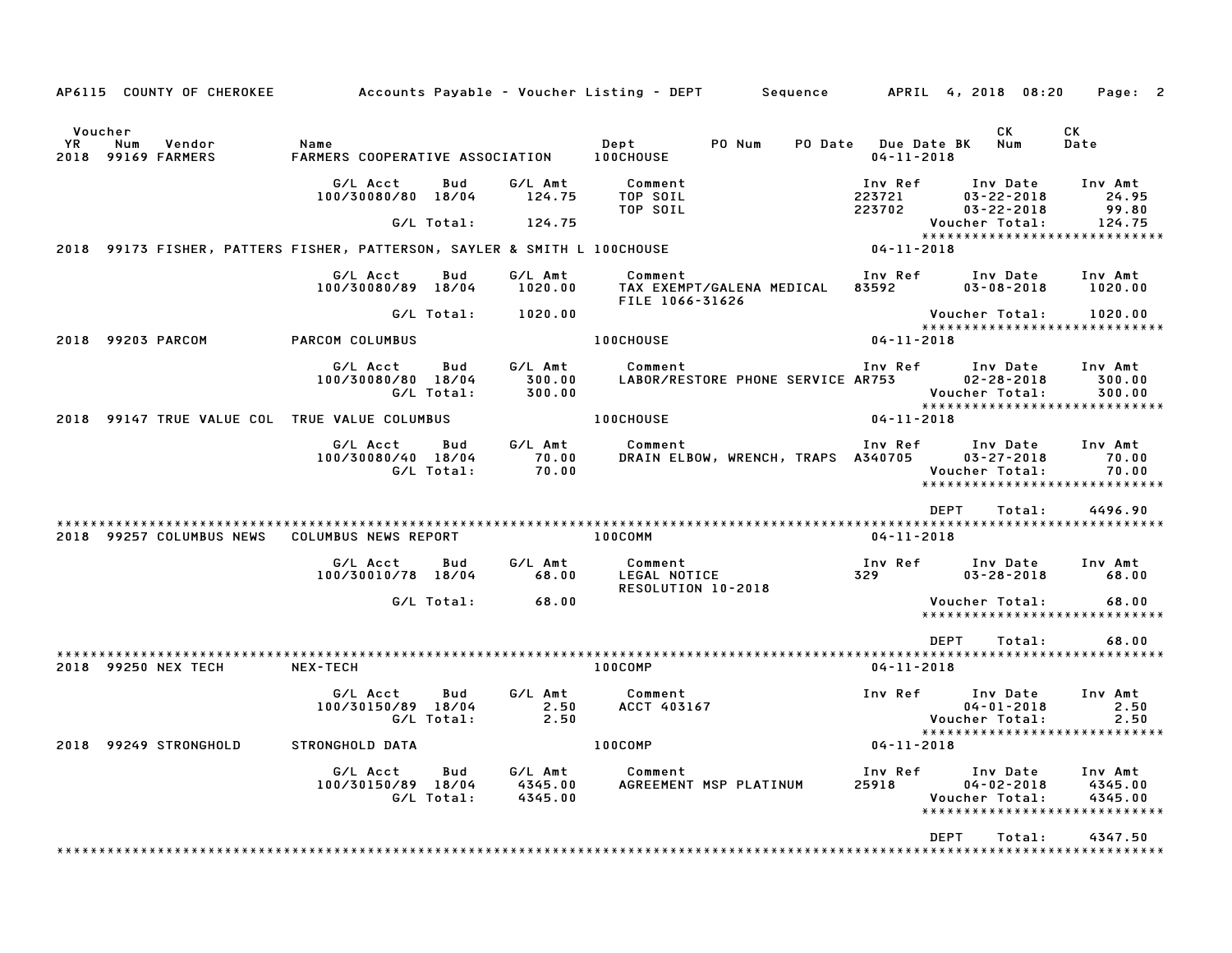|               |                                                                        |                                              |                                      | AP6115 COUNTY OF CHEROKEE Accounts Payable - Voucher Listing - DEPT Sequence APRIL 4, 2018 08:20 |                                                   |                                                | Page: 3                                                        |
|---------------|------------------------------------------------------------------------|----------------------------------------------|--------------------------------------|--------------------------------------------------------------------------------------------------|---------------------------------------------------|------------------------------------------------|----------------------------------------------------------------|
| Voucher<br>YR | Vendor<br>Num<br>2018 99218 ACADEMIC                                   | Name                                         |                                      | PO Num<br>Dept <sub>1</sub>                                                                      | PO Date Due Date BK Num<br>$04 - 11 - 2018$       | CK .                                           | CK<br>Date                                                     |
|               |                                                                        | G/L Acct<br>100/30070/22 18/04<br>G/L Total: | Bud<br>723.00<br>723.00              | G/L Amt Comment<br>723.00 JUDICIAL ROBE                                                          |                                                   | Inv Date<br>$03 - 20 - 2018$<br>Voucher Total: | Inv Amt<br>723.00<br>723.00<br>*****************************   |
|               | 2018 99219 ADVANTAGE COMP ADVANTAGE COMPUTER ENTERPRISES INC 100DCOURT |                                              |                                      |                                                                                                  | $04 - 11 - 2018$                                  |                                                |                                                                |
|               |                                                                        | G/L Acct<br>100/30070/89 18/04               | Bud<br>G/L Amt<br>690.00             | Comment<br><b>PRINTER</b><br>CONTRACT NW AND PC LABOR                                            | Inv Ref<br>63641                                  | Inv Date<br>$03 - 13 - 2018$                   | Inv Amt<br>300.00<br>37.50                                     |
|               |                                                                        |                                              | G/L Total: 690.00                    | CONTRACT TRAVEL/LABOR                                                                            | 63670 03-15-2018                                  | Voucher Total:                                 | 352.50<br>690.00                                               |
|               | 2018 99232 ALLISON, N                                                  | NICOLE LYNETTE ALLISON                       |                                      | 100DCOURT                                                                                        | $04 - 11 - 2018$                                  |                                                | *****************************                                  |
|               |                                                                        | G/L Acct<br>100/30070/73 18/04<br>G/L Total: | G/L Amt<br>Bud<br>230.05<br>230.05   | Comment<br>TRAVEL EXPENSE                                                                        | Inv Ref Inv Date Inv Amt                          | $04 - 02 - 2018$<br>Voucher Total:             | 230.05<br>230.05                                               |
|               | 2018 99220 ARMSTRONG PRAUS ARMSTRONG AND PRAUSER THE ROLL RODGOURT     |                                              |                                      |                                                                                                  | $04 - 11 - 2018$                                  |                                                | *****************************                                  |
|               |                                                                        | G/L Acct<br>100/30070/89 18/04<br>G/L Total: | G⁄L Amt<br>Bud<br>361.66<br>361.66   | Comment<br>Comment<br>LEGAL DEFENSE                                                              | Inv Ref<br>2017CR000165 03-22-2018                | Inv Date Inv Amt<br>Voucher Total:             | 361.66<br>361.66<br>*****************************              |
|               | 2018 99221 BRUCE, M                                                    | <b>MARK D BRUCE</b>                          |                                      | <b>100DCOURT</b>                                                                                 | $04 - 11 - 2018$                                  |                                                |                                                                |
|               |                                                                        | G/L Acct<br>100/30070/73 18/04<br>G/L Total: | Bud<br>117.70<br>117.70              | G/L Amt Comment<br>Comment<br>TRAVEL EXPENSE                                                     | Inv Ref Inv Date                                  | $04 - 02 - 2018$<br>Voucher Total:             | Inv Amt<br>117.70<br>117.70<br>*****************************   |
|               | 2018 99222 CIZERLE, T TERRY CIZERLE                                    |                                              |                                      | <b>100DCOURT</b>                                                                                 | $04 - 11 - 2018$                                  |                                                |                                                                |
|               |                                                                        | G/L Acct<br>100/30070/73 18/04<br>G/L Total: | Bud<br>44.82<br>44.82                | G/L Amt Comment<br><b>TRAVEL EXPENSE</b>                                                         | Inv Ref Inv Date Inv Amt                          | $04 - 02 - 2018$<br>Voucher Total:             | 44.82<br>44.82<br>*****************************                |
|               | 2018 99223 CULLIGAN                                                    | CULLIGAN OF JOPLIN                           |                                      | 100DCOURT                                                                                        | $04 - 11 - 2018$                                  |                                                |                                                                |
|               |                                                                        | G/L Acct<br>100/30070/89 18/04<br>G/L Total: | G/L Amt<br>Bud<br>20.80<br>20.80     | Comment<br>WATER                                                                                 | Inv Ref      Inv Date<br>90350908      03–08–2018 | Voucher Total:                                 | Inv Amt<br>20.80<br>20.80<br>*****************************     |
|               | 2018 99243 CURE, K                                                     | <b>KEVIN T CURE</b>                          |                                      | 100DCOURT                                                                                        | $04 - 11 - 2018$                                  |                                                |                                                                |
|               |                                                                        | G/L Acct<br>100/30070/89 18/04<br>G/L Total: | G/L Amt<br>Bud<br>2750.00<br>2750.00 | Comment<br>MONTHLY ATTY/CO CONTRACT                                                              | Inv Ref Inv Date                                  | $04 - 02 - 2018$<br>Voucher Total:             | Inv Amt<br>2750.00<br>2750.00<br>***************************** |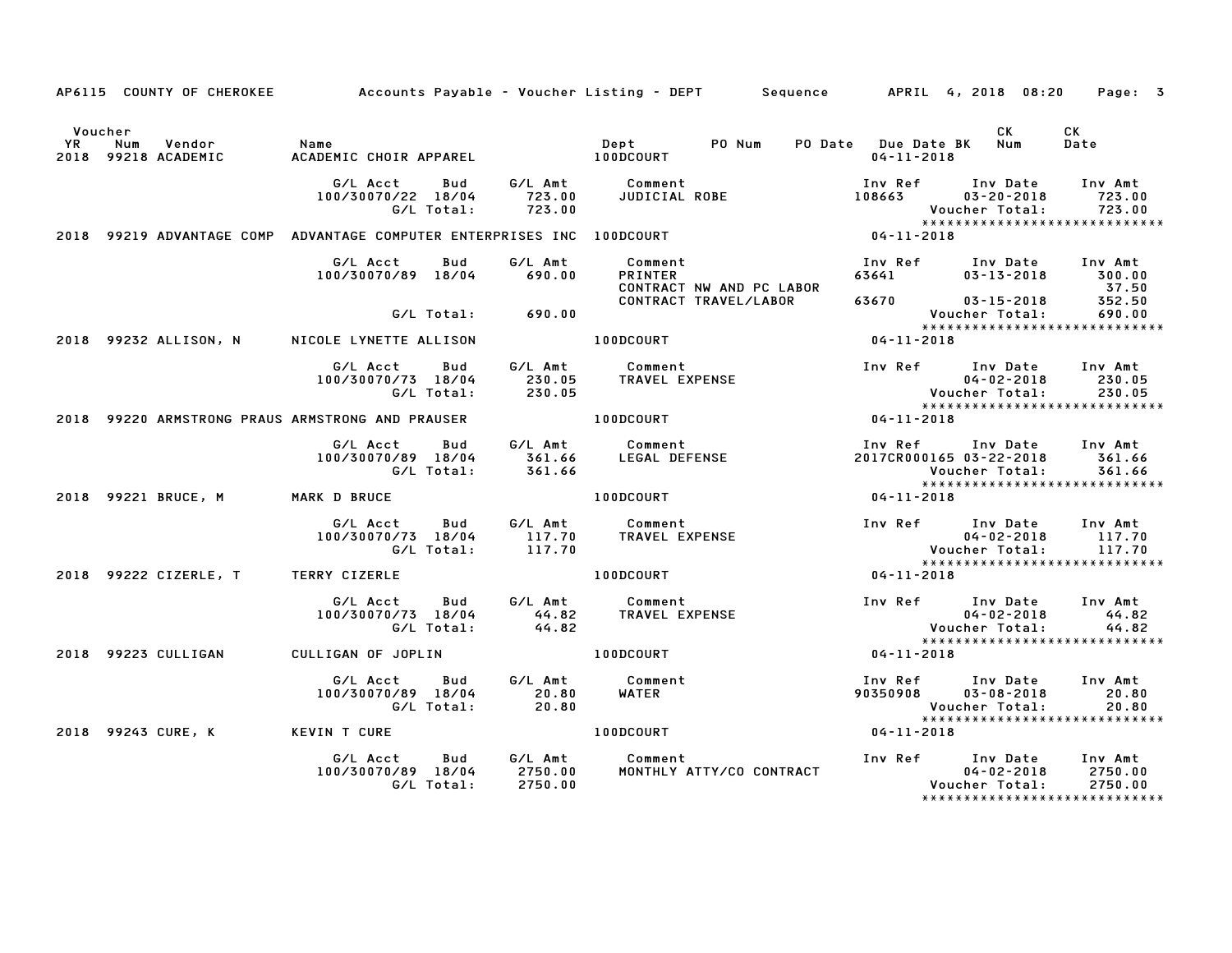| AP6115 COUNTY OF CHEROKEE                           |        | Accounts Payable – Voucher Listing – DEPT       Sequence      APRIL  4, 2018  08:20 |                          |                                      |                                       |                          |                                          |                                                                                               | Page: 4                                       |
|-----------------------------------------------------|--------|-------------------------------------------------------------------------------------|--------------------------|--------------------------------------|---------------------------------------|--------------------------|------------------------------------------|-----------------------------------------------------------------------------------------------|-----------------------------------------------|
| Voucher<br><b>YR</b><br>Num<br>2018 99224 ETTINGERS | Vendor | Name<br>ETTINGER'S OFFICE SUPPLY 100DCOURT                                          |                          |                                      | Dept                                  | PO Num                   | $04 - 11 - 2018$                         | CK<br>PO Date Due Date BK Num                                                                 | CK<br>Date                                    |
|                                                     |        | G/L Acct<br>100/30070/21 18/04                                                      | Bud<br>G/L Total:        | 421.94<br>421.94                     | G/L Amt Comment<br>ENVELOPES          |                          | Inv Ref<br>5014810                       | Inv Date<br>$02 - 26 - 2018$<br>Voucher Total:<br>*****************************               | Inv Amt<br>421.94<br>421.94                   |
| 2018 99244 GAYOSO, C                                |        | CANDACE BREWSTER GAYOSO                                                             |                          |                                      | 100DCOURT                             |                          | $04 - 11 - 2018$                         |                                                                                               |                                               |
|                                                     |        | G/L Acct<br>100/30070/89 18/04                                                      | Bud<br>G/L Total:        | G/L Amt<br>2750.00<br>2750.00        | Comment                               | MONTHLY ATTY/CO CONTRACT |                                          | Inv Ref Inv Date<br>$04 - 02 - 2018$<br>Voucher Total:<br>*****************************       | Inv Amt<br>2750.00<br>2750.00                 |
| 2018 99245 MCELROY, T TIANA MCELROY                 |        |                                                                                     |                          |                                      | 100DCOURT                             |                          | $04 - 11 - 2018$                         |                                                                                               |                                               |
|                                                     |        | G/L Acct<br>100/30070/89 18/04                                                      | Bud<br>G/L Total:        | G/L Amt<br>2750.00<br>2750.00        | Comment                               | MONTHLY ATTY/CO CONTRACT |                                          | Inv Ref Inv Date<br>$04 - 02 - 2018$<br>Voucher Total:                                        | Inv Amt<br>2750.00<br>2750.00                 |
| 2018 99246 STEELE, D                                |        | <b>DOUGLAS ROPER STEELE</b>                                                         |                          |                                      | <b>100DCOURT</b>                      |                          | 04-11-2018                               |                                                                                               |                                               |
|                                                     |        | G/L Acct<br>100/30070/89 18/04                                                      | <b>Bud</b><br>G/L Total: | G/L Amt<br>2750.00<br>2750.00        | Comment                               | MONTHLY ATTY/CO CONTRACT |                                          | Inv Ref Inv Date<br>$04 - 02 - 2018$<br>Voucher Total:<br>*****************************       | Inv Amt<br>2750.00<br>2750.00                 |
|                                                     |        | 2018 99225 WESTERVELT, JES JESSICA WESTERVELT                                       |                          |                                      | 100DCOURT                             |                          | $04 - 11 - 2018$                         |                                                                                               |                                               |
|                                                     |        | G/L Acct<br>100/30070/73 18/04                                                      | <b>Bud</b><br>G/L Total: | G/L Amt<br>30.49<br>30.49            | Comment<br>TRAVEL EXPENSE             |                          | Inv Ref                                  | Inv Date<br>$04 - 02 - 2018$<br>Voucher Total:<br>*****************************               | Inv Amt<br>30.49<br>30.49                     |
| 2018 99166 CINTAS 0855                              |        | <b>CINTAS CORP</b>                                                                  |                          |                                      | 100DEPT OFF                           |                          | 04-11-2018                               | <b>DEPT</b><br>Total:                                                                         | 13640.46                                      |
|                                                     |        | G/L Acct<br>100/30330/22 18/04                                                      | Bud<br>G/L Total:        | G/L Amt<br>119.34<br>119.34          | Comment                               | GLOVES, BATTERIES        | Inv Ref                                  | Inv Date<br>8403572142 03-09-2018<br>Voucher Total:<br>*****************************          | Inv Amt<br>119.34<br>119.34                   |
| 2018 99248 ETTINGERS                                |        | ETTINGER'S OFFICE SUPPLY                                                            |                          |                                      | 100DEPT OFF                           |                          | $04 - 11 - 2018$                         |                                                                                               |                                               |
|                                                     |        | G/L Acct<br>100/30330/26 18/04<br>100/30330/23 18/04                                | Bud<br>G/L Total:        | G/L Amt<br>12.99<br>151.45<br>164.44 | Comment<br><b>NOTES</b><br>LABELS     | PAPER, POUCH             | Inv Ref<br>5027710<br>5027700<br>5022250 | Inv Date<br>$03 - 28 - 2018$<br>$03 - 28 - 2018$<br>$03 - 14 - 2018$<br>Voucher Total:        | Inv Amt<br>12.99<br>31.98<br>119.47<br>164.44 |
| 2018 99171 MCCARTYS                                 |        | MCCARTY'S                                                                           |                          |                                      | 100DEPT OFF                           |                          | $04 - 11 - 2018$                         |                                                                                               |                                               |
|                                                     |        | G/L Acct<br>100/30330/32 18/04<br>100/30330/24 18/04                                | Bud<br>G/L Total:        | G/L Amt<br>52.09<br>55.50<br>107.59  | Comment<br>FILES, NOTES<br>TAPE, PENS |                          | Inv Ref<br>P3739000<br>P3723900          | Inv Date<br>03-22-2018<br>$03 - 22 - 2018$<br>Voucher Total:<br>***************************** | Inv Amt<br>52.09<br>55.50<br>107.59           |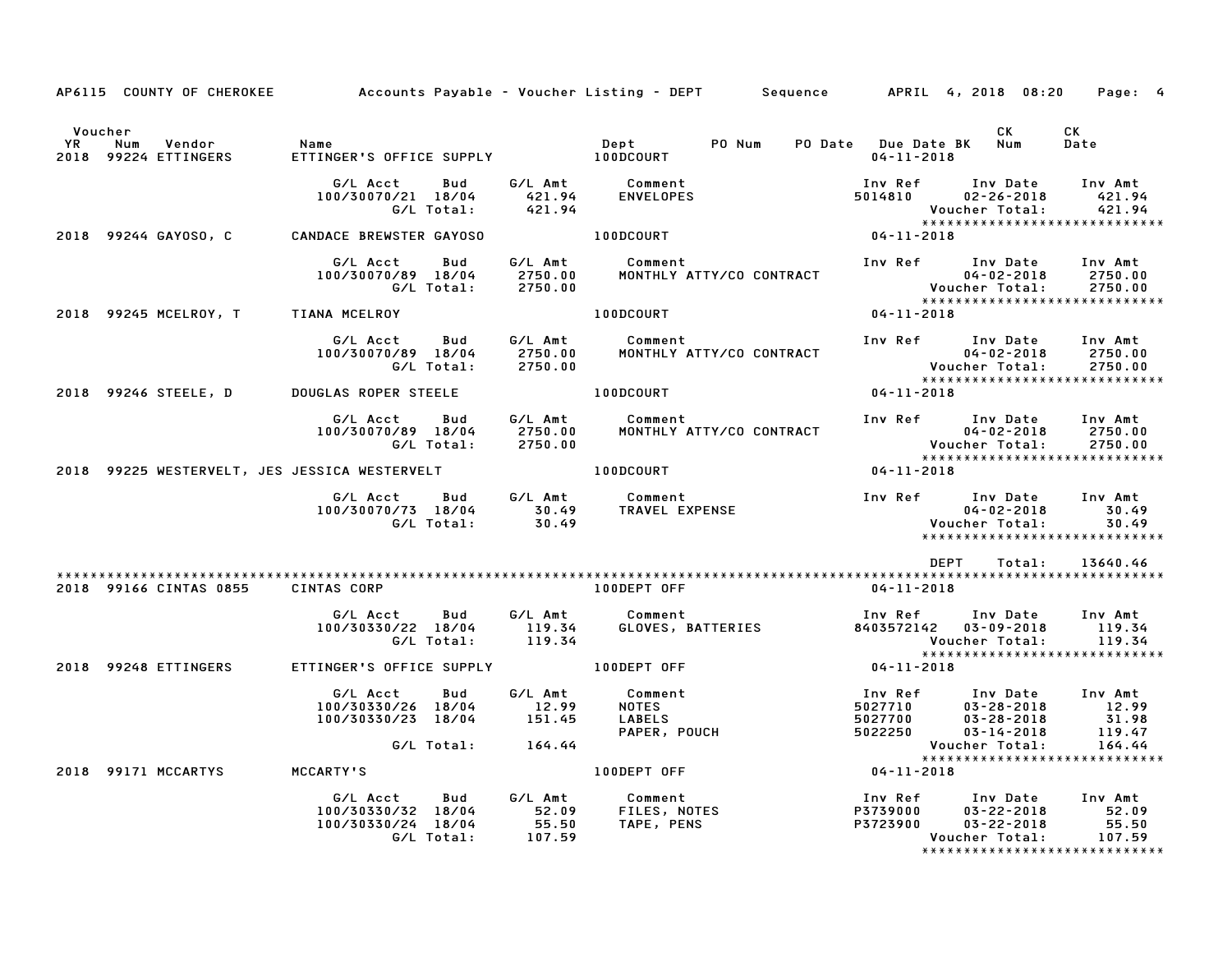|                       | AP6115 COUNTY OF CHEROKEE                                             |                                  |                              |                    | Accounts Payable - Voucher Listing - DEPT<br>Sequence                                                                         |                                          | APRIL 4, 2018 08:20                                                  | Page: 5                                         |
|-----------------------|-----------------------------------------------------------------------|----------------------------------|------------------------------|--------------------|-------------------------------------------------------------------------------------------------------------------------------|------------------------------------------|----------------------------------------------------------------------|-------------------------------------------------|
| Voucher<br>YR<br>2018 | Num<br>Vendor<br>99167 QUILL                                          | Name<br>QUILL CORPORATION        |                              |                    | Dept<br>PO Num<br>PO Date<br>100DEPT OFF                                                                                      | Due Date BK<br>$04 - 11 - 2018$          | СK<br>Num                                                            | СK<br>Date                                      |
|                       |                                                                       | G/L Acct<br>100/30330/22 18/04   | Bud                          | G/L Amt<br>409.98  | Comment<br>POST ITS, CDR, DVD R, ENV<br><b>ENVELOPES</b><br>PENS,                                                             | Inv Ref<br>5416468<br>5419637<br>5521478 | Inv Date<br>$03 - 08 - 2018$<br>$03 - 08 - 2018$<br>$03 - 13 - 2018$ | Inv Amt<br>286.02<br>48.99<br>74.97             |
|                       |                                                                       |                                  | G/L Total:                   | 409.98             |                                                                                                                               |                                          | Voucher Total:<br>*********************                              | 409.98<br>*********                             |
|                       |                                                                       |                                  |                              |                    |                                                                                                                               |                                          | <b>DEPT</b><br>Total:                                                | 801.35                                          |
| 2018                  | 99139 SANDERS, R                                                      | <b>RODNEY SANDERS</b>            |                              |                    | * * * * * * * * * * * * * * *<br>100GIS                                                                                       | $04 - 11 - 2018$                         |                                                                      |                                                 |
|                       |                                                                       | G/L Acct<br>100/30210/89         | <b>Bud</b><br>18/04<br>18/04 | G/L Amt<br>3037.50 | Comment<br>OFFSITE GIS DATA SUPPORT<br><b>GIS TECH SUPPORT</b><br>ARCGIS ONLINE                                               | Inv Ref<br>20180106                      | Inv Date<br>$02 - 06 - 2018$                                         | Inv Amt<br>225.00<br>213.75<br>150.00           |
|                       |                                                                       |                                  |                              |                    | OFFSITE GIS DATA SUPPORT<br><b>GIS TECH SUPPORT</b><br><b>UPDATE ARCGIS</b><br>CREATED AGOL WEBMAP<br>CNESUS VOTING DISTRICTS | 20180304                                 | $03 - 22 - 2018$                                                     | 465.00<br>118.75<br>150.00<br>295.00<br>1420.00 |
|                       |                                                                       |                                  | G/L Total:                   | 3037.50            |                                                                                                                               |                                          | Voucher Total:<br>*****************************                      | 3037.50                                         |
|                       |                                                                       |                                  |                              |                    |                                                                                                                               |                                          | <b>DEPT</b><br>Total:                                                | 3037.50                                         |
| 2018                  | 99256 LIONS                                                           | <b>BAXTER SPRINGS LIONS CLUB</b> |                              |                    | 100REC                                                                                                                        | $04 - 11 - 2018$                         |                                                                      |                                                 |
|                       |                                                                       | G/L Acct<br>100/30130/99         | Bud<br>18/04                 | G/L Amt<br>300.00  | Comment<br>COMMISSIONERS DONATION<br>PATRICK COLLINS<br><b>CORY MOATES</b><br><b>NEAL ANDERSON</b>                            | Inv Ref                                  | Inv Date                                                             | Inv Amt<br>100.00<br>100.00<br>100.00           |
|                       |                                                                       |                                  | G/L Total:                   | 300.00             |                                                                                                                               |                                          | Voucher Total:<br>*****************************                      | 300.00                                          |
|                       |                                                                       |                                  |                              |                    |                                                                                                                               |                                          | <b>DEPT</b><br>Total:                                                | 300.00<br>$* * * * * * * * *$                   |
| 2018                  | 99146 KS REG OF DEED KANSAS REGISTER OF DEEDS ASSOCIATIO 100REGOFDEED |                                  |                              |                    |                                                                                                                               | $04 - 11 - 2018$                         |                                                                      |                                                 |
|                       |                                                                       | G/L Acct<br>100/30050/88         | Bud<br>18/04                 | G/L Amt<br>250.00  | Comment<br><b>SEMINAR</b><br><b>CHEROKEE COUNTY</b><br><b>BARBARA BILKE</b>                                                   | Inv Ref                                  | Inv Date<br>$03 - 29 - 2018$                                         | Inv Amt<br>250.00                               |
|                       |                                                                       |                                  | G/L Total:                   | 250.00             |                                                                                                                               |                                          | Voucher Total:<br>********************                               | 250.00<br>*********                             |
|                       |                                                                       |                                  |                              |                    |                                                                                                                               |                                          | <b>DEPT</b><br>Total:                                                | 250.00                                          |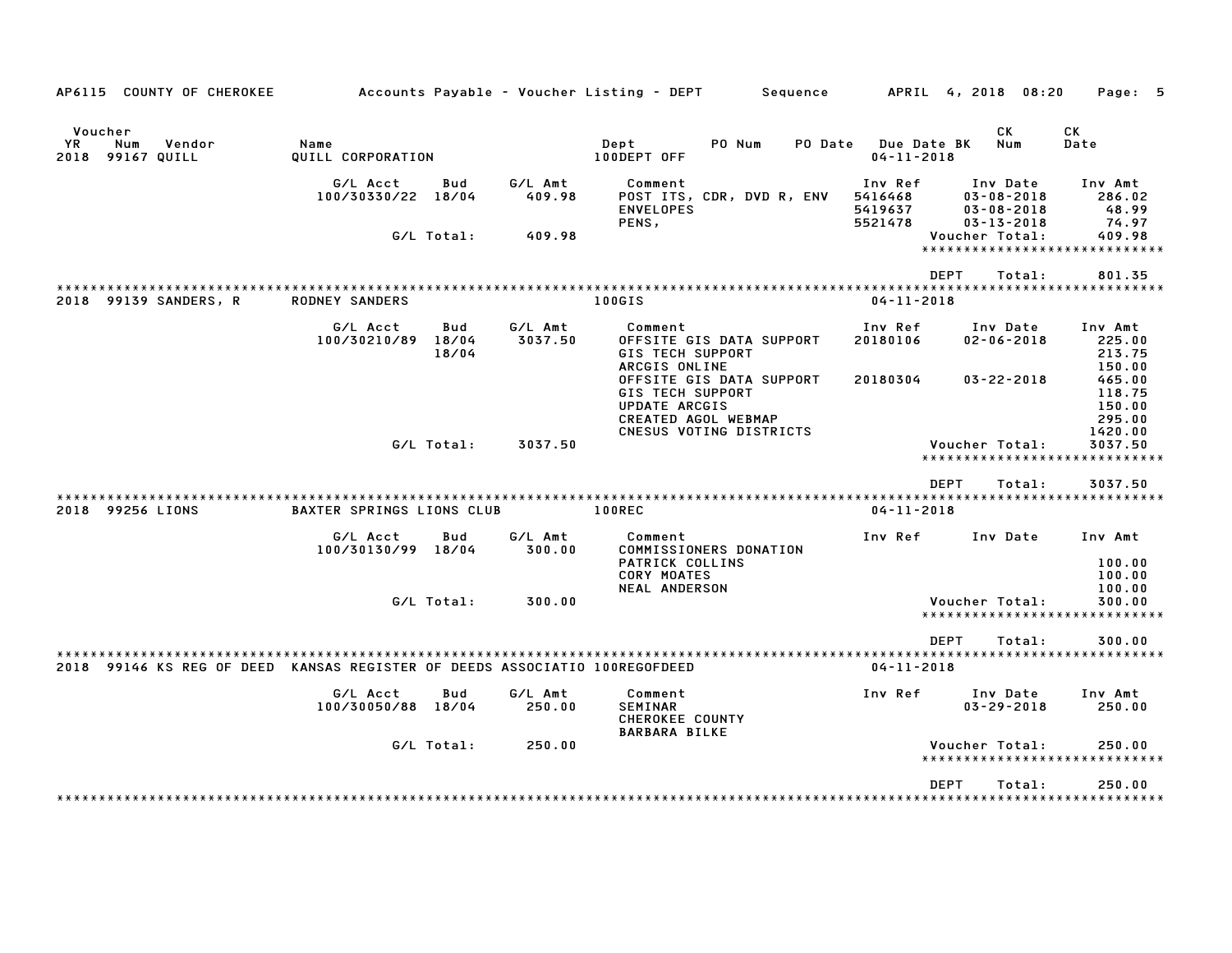|               |                                      |                                                                                                 |         | AP6115 COUNTY OF CHEROKEE Accounts Payable - Voucher Listing - DEPT Sequence APRIL 4, 2018 08:20                                                              |                                                                                                                                        | Page: 6                   |
|---------------|--------------------------------------|-------------------------------------------------------------------------------------------------|---------|---------------------------------------------------------------------------------------------------------------------------------------------------------------|----------------------------------------------------------------------------------------------------------------------------------------|---------------------------|
| Voucher<br>YR | Num<br>Vendor<br>2018 99153 ANNIS, W | Name<br>WILLIS H ANNIS JR                                                                       |         | CK CK<br>Dept PO Num<br><b>100SHERIFF</b>                                                                                                                     | PO Date Due Date BK Num<br>$04 - 11 - 2018$                                                                                            | Date                      |
|               |                                      | 100/30060/25 18/04<br>G/L Total:                                                                | 49.13   |                                                                                                                                                               | Inv Ref      Inv Date     Inv Amt<br>0118235339  03-16-2018<br>Voucher Total:<br>*****************************                         | 49.13<br>49.13            |
|               | 2018 99154 APPLIED CONC              | APPLIED CONCEPTS INC                                                                            |         | <b>100SHERIFF</b>                                                                                                                                             | $04 - 11 - 2018$                                                                                                                       |                           |
|               |                                      | G/L Acct Bud G/L Amt Comment<br>100/30060/25  18/04  155.00<br>G/L Total:  155.00               |         | Comment                                  Inv Ref      Inv Date    Inv Amt<br>PARTS/LABOR  REPAIRS             324262                03-19-2018         155.00 | Voucher Total:<br>*****************************                                                                                        | 155.00                    |
|               | 2018 99261 AT&T 5068 AT&T            |                                                                                                 |         | <b>100SHERIFF</b>                                                                                                                                             | $04 - 11 - 2018$                                                                                                                       |                           |
|               |                                      | G/L Acct Bud G/L Amt Comment<br>100/30060/74 18/04 38.64<br>G/L Total: 38.64                    |         | ACCT 030 517 9815 001                                                                                                                                         | Inv Ref Inv Date Inv Amt<br>Voucher Total: 38.64<br>****************************                                                       | 03-25-2018 38.64          |
|               | 2018 99252 BUTCH                     | BUTCH'S PEST CONTROL SERVICE 100SHERIFF                                                         |         |                                                                                                                                                               | $04 - 11 - 2018$                                                                                                                       |                           |
|               |                                      | G/L Acct<br>100/30060/80 18/04                                                                  |         | MONTHLY SPRAY                                                                                                                                                 | Inv Ref       Inv Date<br>18367670      03–27–2018<br>Voucher Total:<br>******************************                                 | Inv Amt<br>75.00<br>75.00 |
|               | 2018 99155 CHARM TEX CHARM-TEX INC   |                                                                                                 |         | <b>100SHERIFF</b>                                                                                                                                             | $04 - 11 - 2018$                                                                                                                       |                           |
|               |                                      | G/L Acct                                                                                        |         | Bud G/L Amt Comment<br>100/30060/37 18/04 175.60 SHAMPOO, DEODARANT, COND<br>G/L Total: 175.60                                                                | Inv Ref      Inv Date    Inv Amt<br>0159510        03–08–2018       175.60<br>Voucher Total: 175.60<br>******************************* |                           |
|               | 2018 99262 COL TEL                   |                                                                                                 |         |                                                                                                                                                               | $04 - 11 - 2018$                                                                                                                       |                           |
|               |                                      | G/L Acct<br>100/30060/74 18/04 1615.79<br>G/L Total: 1615.79                                    |         | Bud G/L Amt Comment<br><b>ACCT 2963</b>                                                                                                                       | Inv Ref Inv Date Inv Amt<br>$04 - 01 - 2018$<br>Voucher Total:                                                                         | 1615.79<br>1615.79        |
|               | 2018 99263 COLUMBUS                  | CITY OF COLUMBUS                                                                                |         | <b>100SHERIFF</b>                                                                                                                                             | *****************************                                                                                                          |                           |
|               |                                      | G/L Acct Bud G/L Amt Comment<br>100/30060/72 18/04 110.00 ACCT 09-52410-01<br>G/L Total: 110.00 |         |                                                                                                                                                               |                                                                                                                                        | 110.00<br>110.00          |
|               |                                      | 2018 99156 CORRECT CORRECT CARE SOLUTIONS LLC TROSHERIFF                                        |         |                                                                                                                                                               | *****************************<br>$04 - 11 - 2018$                                                                                      |                           |
|               |                                      | G/L Acct Bud<br>100/30060/86 18/04 18.00                                                        | G/L Amt | Comment<br>INMATE HEALTHCARE                                                                                                                                  | Inv Ref Inv Date Inv Amt<br>CCS 34701  03-21-2018  18.00                                                                               |                           |
|               |                                      | G/L Total: 18.00                                                                                |         |                                                                                                                                                               | Voucher Total: 18.00<br>*****************************                                                                                  |                           |
|               | 2018 99157 DAVIS COMM                | DAVIS COMMUNICATIONS                                                                            |         | <b>100SHERIFF</b>                                                                                                                                             | $04 - 11 - 2018$                                                                                                                       |                           |
|               |                                      | G/L Acct Bud G/L Amt<br>100/30060/94 18/04 675.00<br>G/L Total: 675.00                          |         | Comment<br>VHF MOBILE                                                                                                                                         | Inv Ref       Inv Date     Inv Amt<br>180116           03-15-2018          675.00<br>Voucher Total:                                    | 675.00<br>675.00          |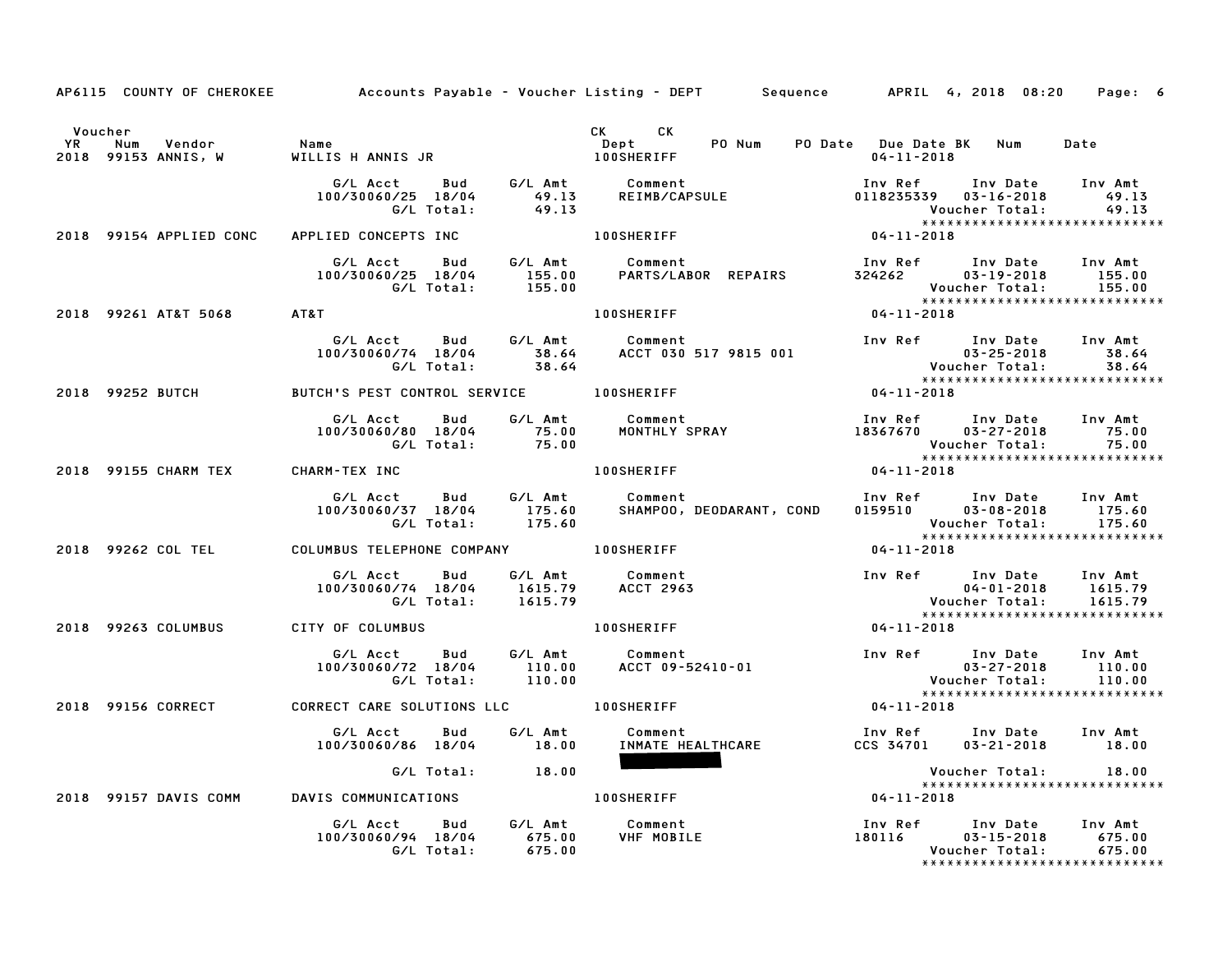|                        |                                                                           |                                              |                          |                                 | AP6115 COUNTY OF CHEROKEE Accounts Payable - Voucher Listing - DEPT Sequence APRIL 4, 2018 08:20 |                  |                                                                                              | Page: 7                       |
|------------------------|---------------------------------------------------------------------------|----------------------------------------------|--------------------------|---------------------------------|--------------------------------------------------------------------------------------------------|------------------|----------------------------------------------------------------------------------------------|-------------------------------|
| Voucher<br>YR.<br>2018 | Num<br>Vendor<br>99158 DIRECT BENEFIT DIRECT BENEFIT SOLUTIONS            | Name                                         |                          |                                 | CK CK<br>PO Num<br>Dept<br><b>100SHERIFF</b>                                                     | $04 - 11 - 2018$ | PO Date Due Date BK Num                                                                      | Date                          |
|                        |                                                                           |                                              |                          |                                 |                                                                                                  |                  |                                                                                              |                               |
|                        |                                                                           | G/L Acct<br>100/30060/86 18/04               | Bud<br>G/L Total:        | 1112.73                         | G/L Amt          Comment<br>1112.73         PRESCRIPT<br>PRESCRIPTIONS                           | 2016254          | Inv Ref      Inv Date<br>$03 - 20 - 2018$<br>Voucher Total:                                  | Inv Amt<br>1112.73<br>1112.73 |
|                        | 2018 99253 KS SECRETARY                                                   | KANSAS SECRETARY OF STATE 100SHERIFF         |                          |                                 |                                                                                                  | $04 - 11 - 2018$ |                                                                                              |                               |
|                        |                                                                           | G/L Acct<br>100/30060/76 18/04               | Bud                      | G/L Amt<br>25.00                | Comment<br>NOTARY PUBLIC<br>VICKI RAHALL                                                         |                  | Inv Ref Inv Date Inv Amt<br>$04 - 02 - 2018$ 25.00                                           |                               |
|                        |                                                                           |                                              | $G/L$ Total: $25.00$     |                                 |                                                                                                  |                  | Voucher Total: 25.00                                                                         |                               |
|                        | 2018 99254 KS SHERIFF                                                     | KANSAS SHERIFFS ASSOCIATION 100SHERIFF       |                          |                                 |                                                                                                  | $04 - 11 - 2018$ | ******************************                                                               |                               |
|                        |                                                                           | G/L Acct<br>100/30060/88 18/04 100.00        | Bud                      | G/L Amt                         | Comment<br>CONFERENCE REGISTRATION<br>MICHELLE TIPPIE<br><b>KRISTIN WAGNER</b>                   | 908 8            | Inv Ref Inv Date Inv Amt<br>$03 - 20 - 2018$                                                 | 100.00                        |
|                        |                                                                           |                                              | G/L Total: 100.00        |                                 |                                                                                                  |                  | Voucher Total:                                                                               | 100.00                        |
|                        | 2018 99159 MERCY MAUDE6092 MERCY MAUDE NORTON HOSPITAL COLUMBU 100SHERIFF |                                              |                          |                                 |                                                                                                  | $04 - 11 - 2018$ | ******************************                                                               |                               |
|                        |                                                                           | G/L Acct                                     | Bud                      | G/L Amt                         | Comment                                                                                          |                  | Inv Ref Inv Date Inv Amt                                                                     |                               |
|                        |                                                                           | 100/30060/86 18/04 20.62                     |                          |                                 | NEGOTIATED RATE                                                                                  |                  | 940001722200 02-08-2018                                                                      | 20.62                         |
|                        |                                                                           | G/L Total:                                   |                          | 20.62                           |                                                                                                  |                  | Voucher Total:                                                                               | 20.62                         |
|                        | 2018 99163 NATALINIS                                                      | NATALINI'S AUTOMOTIVE                        |                          |                                 | <b>100SHERIFF</b>                                                                                | $04 - 11 - 2018$ |                                                                                              |                               |
|                        |                                                                           | G/L Acct<br>100/30060/25 18/04               | Bud<br>18/04             | G/L Amt<br>134.57               | Comment<br>TR BALL, BALL MOUNT, PIN<br>BALL MOUNT, TR BALL,<br>AIR FILTER<br>PURGE VALVE         |                  |                                                                                              |                               |
|                        |                                                                           |                                              | G/L Total: 134.57        |                                 |                                                                                                  |                  | Voucher Total:                                                                               | 134.57                        |
|                        | 2018 99259 OBERBECK, J                                                    | JIMMY D OBERBECK                             |                          |                                 | 100SHERIFF                                                                                       | $04 - 11 - 2018$ |                                                                                              |                               |
|                        |                                                                           | G/L Acct<br>100/30060/89 18/04<br>G/L Total: | Bud                      | G/L Amt<br>260.00               | Comment<br>260.00 TRANSPORT                                                                      |                  | Inv Ref       Inv Date<br>03-29-2018<br>$03 - 29 - 2018$<br>Voucher Total:                   | Inv Amt<br>260.00<br>260.00   |
|                        | 2018 99160 RJ KOOL                                                        | RJ KOOL COMPANY - KANSAS CITY 100SHERIFF     |                          |                                 |                                                                                                  | $04 - 11 - 2018$ |                                                                                              |                               |
|                        |                                                                           | G/L Acct<br>100/30060/80 18/04               | Bud<br>G/L Total: 335.00 | G/L Amt<br>335.00               | Comment<br>KS TRAVEL CHARGE                                                                      | 0090408          | Inv Ref      Inv Date<br>$03 - 09 - 2018$<br>Voucher Total:<br>***************************** | Inv Amt<br>335.00<br>335.00   |
|                        | 2018 99255 TEEL                                                           |                                              |                          |                                 | TEEL INSURANCE AGENCY INC <b>100SHERIFF</b>                                                      | 04-11-2018       |                                                                                              |                               |
|                        |                                                                           | G/L Acct<br>100/30060/76 18/04<br>G/L Total: | Bud                      | G/L Amt<br>$100.00$<br>$100.00$ | Comment<br>NOTARY BOND                                                                           | 273 — 273        | Inv Ref Inv Date<br>$03 - 28 - 2018$<br>Voucher Total:                                       | Inv Amt<br>100.00<br>100.00   |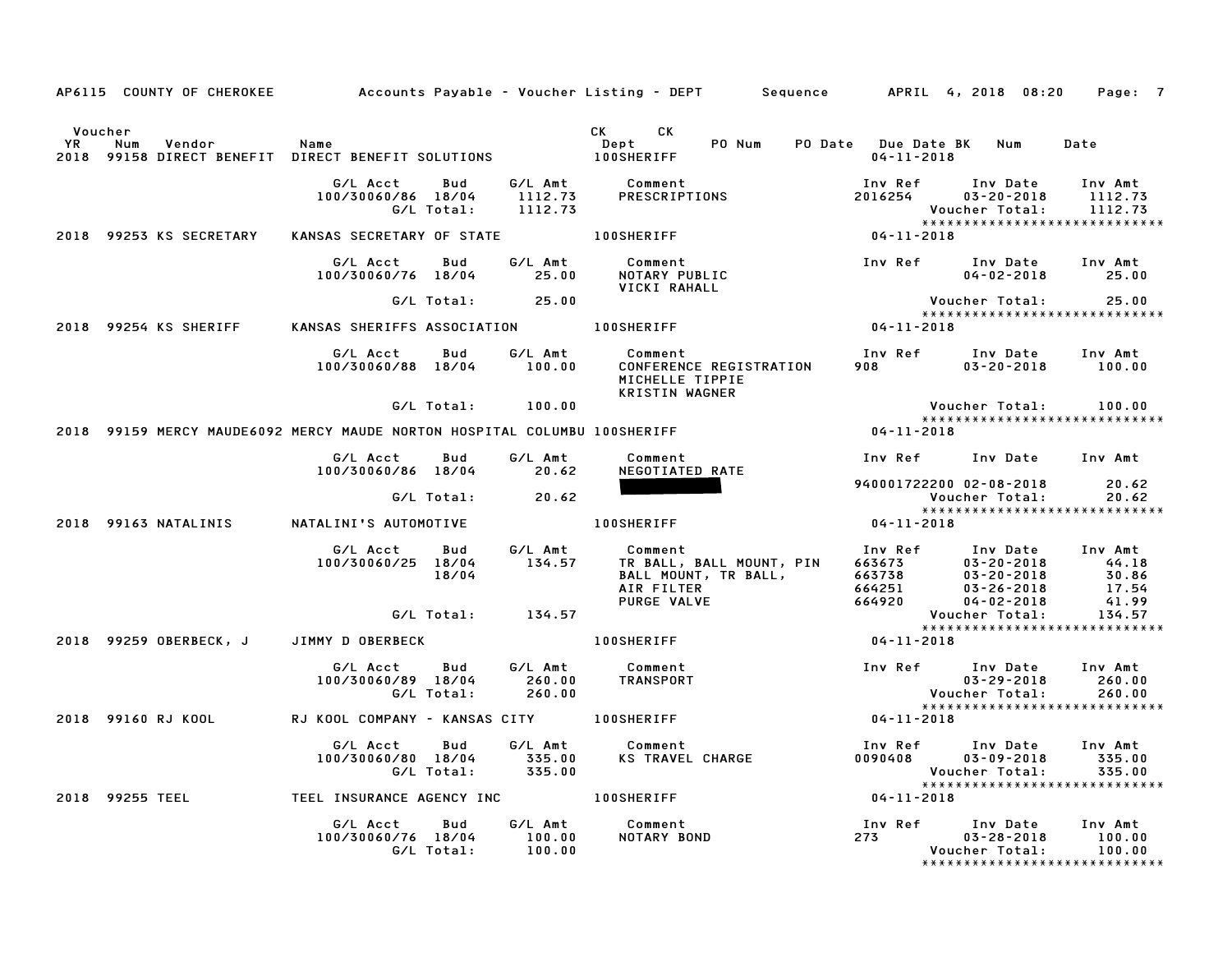| AP6115 COUNTY OF CHEROKEE                                                          |                                |                   |                               | Accounts Payable – Voucher Listing – DEPT         Sequence |                                         | APRIL 4, 2018 08:20                                                            | Page: 8                                                        |
|------------------------------------------------------------------------------------|--------------------------------|-------------------|-------------------------------|------------------------------------------------------------|-----------------------------------------|--------------------------------------------------------------------------------|----------------------------------------------------------------|
| Voucher<br>YR<br>Num<br>Vendor<br>2018<br>99161 TRUE VALUE COL TRUE VALUE COLUMBUS | Name                           |                   |                               | Dept<br>PO Num<br><b>100SHERIFF</b>                        | PO Date Due Date BK<br>$04 - 11 - 2018$ | CK<br>Num                                                                      | СK<br>Date                                                     |
|                                                                                    | G/L Acct<br>100/30060/80 18/04 | Bud               | G/L Amt<br>126.00             | Comment<br>BRUSHS, COVER, SHEETING                         | Inv Ref<br>B4747                        | Inv Date<br>$03 - 19 - 2018$                                                   | Inv Amt<br>115.02<br>10.98                                     |
|                                                                                    |                                | G/L Total:        | 126.00                        | <b>ADAPTER</b>                                             | B4845                                   | $03 - 20 - 2018$<br>Voucher Total:                                             | 126.00                                                         |
| 2018 99162 TURNKEY                                                                 | TURNKEY CORRECTIONS            |                   |                               | <b>100SHERIFF</b>                                          | 04-11-2018                              |                                                                                | ******************************                                 |
|                                                                                    | G/L Acct<br>100/30060/37 18/04 | Bud<br>G/L Total: | G/L Amt<br>1845.65<br>1845.65 | Comment<br><b>CANTEEN SALES</b>                            | Inv Ref<br>114620180315 03-15-2018      | Inv Date<br>Voucher Total:                                                     | Inv Amt<br>1845.65<br>1845.65<br>***************************** |
|                                                                                    |                                |                   |                               |                                                            | <b>DEPT</b>                             | Total:                                                                         | 6971.73                                                        |
| 2018 99140 REGAL PLASTIC                                                           | <b>REGAL PLASTIC</b>           |                   |                               | 100SOLID                                                   | $04 - 11 - 2018$                        |                                                                                |                                                                |
|                                                                                    | G/L Acct<br>100/30500/02 18/04 | Bud<br>G/L Total: | G/L Amt<br>97.50<br>97.50     | Comment<br>NATURAL HDPE SHT                                | Inv Ref<br>10685152                     | Inv Date<br>$02 - 02 - 2018$<br>Voucher Total:                                 | Inv Amt<br>97.50<br>97.50<br>*****************************     |
|                                                                                    |                                |                   |                               |                                                            | <b>DEPT</b>                             | Total:                                                                         | 97.50                                                          |
| 2018 99142 CNA, ST LOUIS                                                           | CNA SURETY DIRECT BILL         |                   |                               | <b>100TREAS</b>                                            | $04 - 11 - 2018$                        |                                                                                |                                                                |
|                                                                                    | G/L Acct<br>100/30030/76 18/04 | Bud               | G/L Amt<br>50.00              | Comment<br><b>NOTARY BOND 63561699N</b><br>MARCIA K TURNER | Inv Ref                                 | Inv Date<br>$03 - 13 - 2018$                                                   | Inv Amt<br>50.00                                               |
|                                                                                    |                                | G/L Total:        | 50.00                         |                                                            |                                         | Voucher Total:                                                                 | 50.00                                                          |
| 2018 99143 KTA                                                                     | KANSAS TURNPIKE AUTHORITY      |                   |                               | <b>100TREAS</b>                                            | $04 - 11 - 2018$                        |                                                                                | *****************************                                  |
|                                                                                    | G/L Acct<br>100/30030/88 18/04 | Bud<br>G/L Total: | G/L Amt<br>19.88<br>19.88     | Comment<br><b>TURNPIKE TOLLS</b>                           | Inv Ref<br>212460242087 03-02-2018      | Inv Date<br>Voucher Total:                                                     | Inv Amt<br>19.88<br>19.88<br>*****************************     |
|                                                                                    |                                |                   |                               |                                                            | <b>DEPT</b>                             | Total:                                                                         | 69.88                                                          |
| 2018 99247 STRONGHOLD                                                              | STRONGHOLD DATA                |                   |                               | 104TREASTECH                                               | $04 - 11 - 2018$                        |                                                                                |                                                                |
|                                                                                    | G/L Acct<br>104/30104/23       | Bud<br>G/L Total: | G/L Amt<br>1689.30<br>1689.30 | Comment<br>PRINTER                                         | Inv Ref<br>25849                        | Inv Date<br>$03 - 30 - 2018$<br>Voucher Total:<br>**************************** | Inv Amt<br>1689.30<br>1689.30                                  |
|                                                                                    |                                |                   |                               |                                                            | <b>DEPT</b>                             | Total:                                                                         | 1689.30                                                        |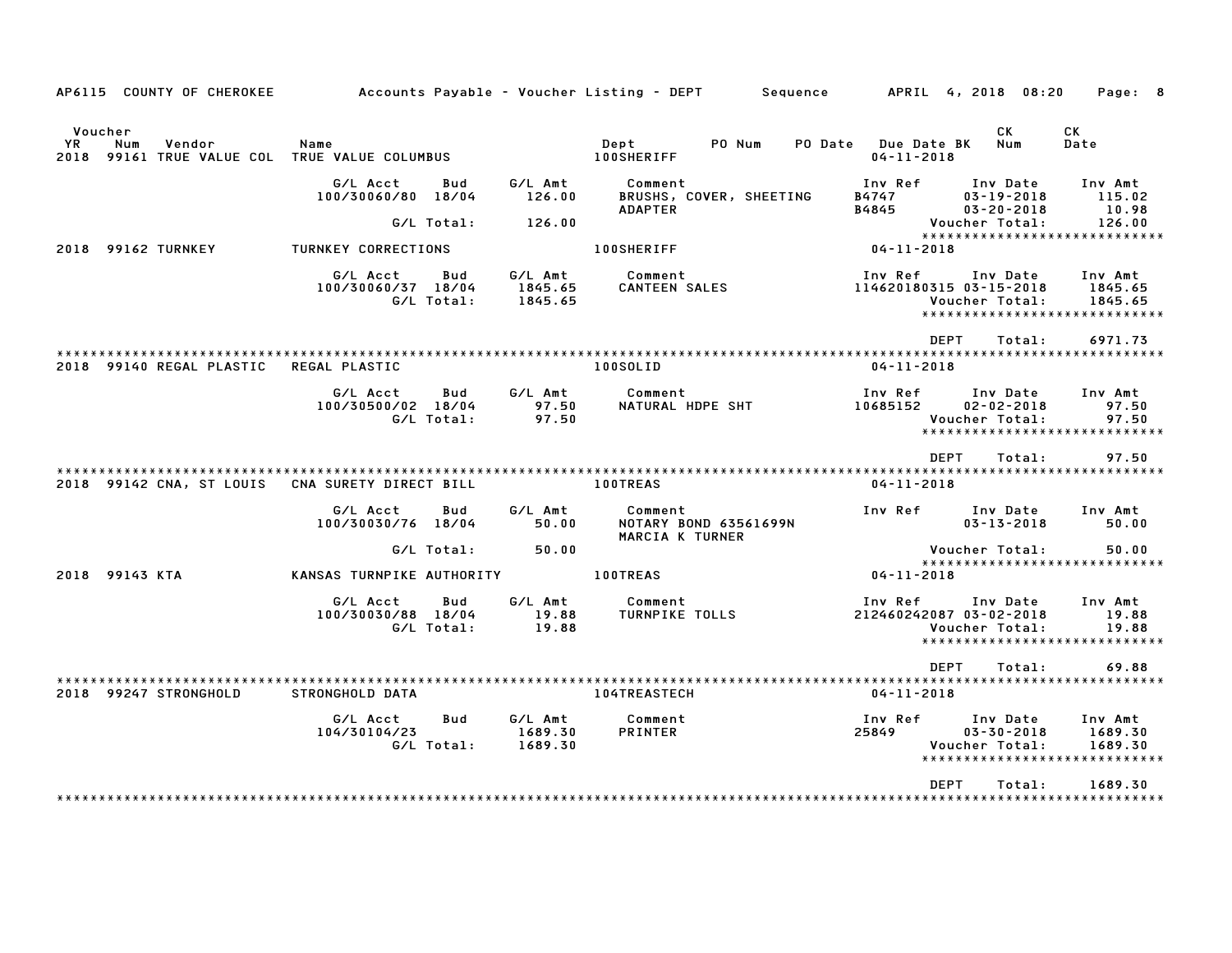|           |                                                                               |                                                                                |               |                                                                                                                 | AP6115 COUNTY OF CHEROKEE Accounts Payable - Voucher Listing - DEPT Sequence APRIL 4, 2018 08:20 Page: 9                                                                                                                                                                |                                                                                                                                                                |                  |
|-----------|-------------------------------------------------------------------------------|--------------------------------------------------------------------------------|---------------|-----------------------------------------------------------------------------------------------------------------|-------------------------------------------------------------------------------------------------------------------------------------------------------------------------------------------------------------------------------------------------------------------------|----------------------------------------------------------------------------------------------------------------------------------------------------------------|------------------|
| <b>YR</b> | Voucher<br>Num<br>Vendor<br>2018 99192 APPLE                                  | Name<br>APPLEMARKET                                                            |               | <b>110HWY</b>                                                                                                   | $04 - 11 - 2018$                                                                                                                                                                                                                                                        | CK                                                                                                                                                             | CK<br>Date       |
|           |                                                                               | G/L Acct Bud<br>110/30110/42 18/04<br>G/L Total:                               | 4.14          | G/L Amt         Comment<br>4.14        MOUSE  TRAP<br>4.14                                                      |                                                                                                                                                                                                                                                                         | Inv Ref       Inv Date     Inv Amt<br>3607041         03–21–2018               4.14<br>Voucher Total:<br>Voucher lotal: ۹.۱.۱<br>***************************** | 4.14<br>4.14     |
|           | 2018 99174 BLEVINS                                                            |                                                                                |               |                                                                                                                 |                                                                                                                                                                                                                                                                         |                                                                                                                                                                |                  |
|           |                                                                               | G/L Acct   Bud   G/L Amt<br>110/30110/34 18/04 243.60                          |               | Comment<br>COLD MIX                                                                                             | 1913 1824<br>1824 1826-22-2018 137.20<br>1824 1826-2018 106.40<br>1824 1826-2018 106.40<br>1824 1826-2018 106.40<br>18243.60<br>18243.81                                                                                                                                |                                                                                                                                                                |                  |
|           |                                                                               | G/L Total:                                                                     | 243.60        |                                                                                                                 |                                                                                                                                                                                                                                                                         |                                                                                                                                                                |                  |
|           | 2018 99184 CINTAS 0855                                                        | CINTAS CORP                                                                    |               | <b>110HWY</b>                                                                                                   | $04 - 11 - 2018$                                                                                                                                                                                                                                                        |                                                                                                                                                                |                  |
|           |                                                                               |                                                                                |               | G/L Acct Bud G/L Amt Comment<br>110/30110/42 18/04        48.51    CABINET ORGANIZED<br>G/L Total:        48.51 | Inv Ref       Inv Date     Inv Amt<br>8403577999    03–16–2018         48.51                                                                                                                                                                                            |                                                                                                                                                                |                  |
|           | 2018 99208 CITY OF COLUMB CITY OF COLUMBUS AND MALL RESERVES TO MALL RESERVES |                                                                                |               |                                                                                                                 |                                                                                                                                                                                                                                                                         |                                                                                                                                                                |                  |
|           |                                                                               | G/L Acct Bud G/L Amt Comment<br>110/30110/72 18/04 110.00<br>G/L Total: 110.00 |               | GARBAGE                                                                                                         |                                                                                                                                                                                                                                                                         | Inv Ref Inv Date Inv Amt<br>$08 - 88010 - 00$ $03 - 27 - 2018$ 110.00<br>Voucher Total: 110.00                                                                 |                  |
|           | 2018 99182 CLEAN 6 CLEAN THE UNIFORM CO JOPLIN 110HWY                         |                                                                                |               |                                                                                                                 |                                                                                                                                                                                                                                                                         |                                                                                                                                                                |                  |
|           |                                                                               |                                                                                |               |                                                                                                                 | ل الموس السوار الموسى العربي الموسى الموسى الموسى الموسى الموسى الموسى الموسى الموسى الموسى الموسى الموسى المو<br>110/30110/80 18/04 80.88 MAT, AIR FRESH, SOAP 21270155 03-26-2018<br>110/30110/80 18/04 80.88<br>Voucher Total: 80.88<br>**************************** |                                                                                                                                                                | Inv Amt<br>80.88 |
|           | 2018 99206 COL TEL                                                            | COLUMBUS TELEPHONE COMPANY 110HWY                                              |               |                                                                                                                 | $04 - 11 - 2018$                                                                                                                                                                                                                                                        |                                                                                                                                                                |                  |
|           |                                                                               |                                                                                |               | G/L Acct Bud G/L Amt Comment<br>110/30110/72 18/04 220.12 ACCT # 2586<br>G/L Total: 220.12                      | Inv Ref Inv Date Inv Amt<br>2586 04-01-2018 220.12<br>Voucher Total: 220.12<br>******************************                                                                                                                                                           |                                                                                                                                                                |                  |
|           | 2018 99193 CONMAT CONMAT                                                      |                                                                                |               | 110HWY                                                                                                          | $04 - 11 - 2018$                                                                                                                                                                                                                                                        |                                                                                                                                                                |                  |
|           |                                                                               | G/L Acct Bud<br>110/30110/79 18/04 9820.00<br>G/L Total: 9820.00               | G/L Amt       | Comment<br>PIPE                                                                                                 | 2135 03-21-2018<br>Voucher Total: 9820.00<br>****************************                                                                                                                                                                                               | Inv Ref Inv Date Inv Amt                                                                                                                                       | 9820.00          |
|           | 2018 99191 DAYLIGHT DAYLIGHT DONUT SHOP                                       |                                                                                | <b>110HWY</b> |                                                                                                                 | $04 - 11 - 2018$                                                                                                                                                                                                                                                        |                                                                                                                                                                |                  |
|           |                                                                               | G/L Acct Bud G/L Amt Comment<br>110/30110/79 18/04 85.86<br>G/L Total: 85.86   |               |                                                                                                                 |                                                                                                                                                                                                                                                                         |                                                                                                                                                                |                  |
|           | 2018 99211 FABICK                                                             | JOHN FABICK TRACTOR CO                                                         |               | 110HWY                                                                                                          | $04 - 11 - 2018$                                                                                                                                                                                                                                                        |                                                                                                                                                                |                  |
|           |                                                                               | G/L Acct  Bud  G/L Amt  Comment<br>110/30110/79  18/04  438.04  SEAL KIT       |               | <b>PART</b>                                                                                                     | PIJ00336102 03-14-2018                                                                                                                                                                                                                                                  | Inv Ref Inv Date Inv Amt<br>PIJ00336103 03-14-2018 325.14                                                                                                      |                  |
|           |                                                                               | G/L Total:                                                                     | 438.04        |                                                                                                                 |                                                                                                                                                                                                                                                                         | Voucher Total:<br>*****************************                                                                                                                | 112.90<br>438.04 |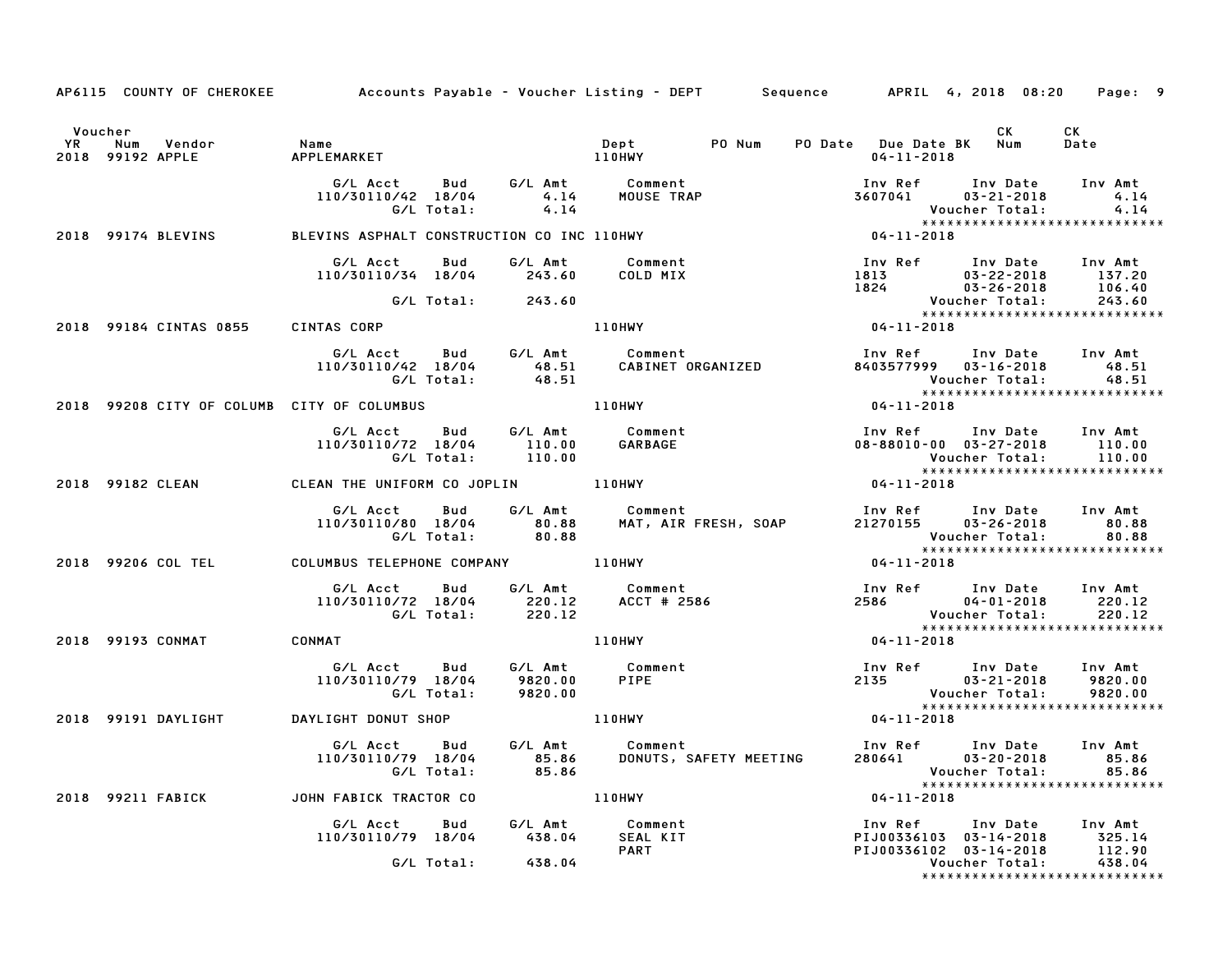|                      |                                     | AP6115 COUNTY OF CHEROKEE Accounts Payable - Voucher Listing - DEPT Sequence APRIL 4, 2018 08:20 |                    |                                            |                                         |        |                                             |                                                                    | Page: 10                                                                     |
|----------------------|-------------------------------------|--------------------------------------------------------------------------------------------------|--------------------|--------------------------------------------|-----------------------------------------|--------|---------------------------------------------|--------------------------------------------------------------------|------------------------------------------------------------------------------|
| Voucher<br><b>YR</b> | Num<br>Vendor<br>2018 99186 FARMERS | Name<br>FARMERS COOPERATIVE ASSOCIATION 110HWY                                                   |                    |                                            | Dept                                    | PO Num | PO Date Due Date BK Num<br>$04 - 11 - 2018$ | CK                                                                 | CK<br>Date                                                                   |
|                      |                                     | G/L Acct<br>110/30110/79 18/04                                                                   | Bud                | G/L Amt<br>6.75                            | Comment<br><b>BOLTS</b><br>PIN          |        | Inv Ref<br>223774<br>223762                 | Inv Date<br>$03 - 23 - 2018$<br>$03 - 22 - 2018$                   | Inv Amt<br>1.76<br>4.99                                                      |
|                      |                                     |                                                                                                  | G/L Total:         | 6.75                                       |                                         |        |                                             | Voucher Total:                                                     | 6.75<br>******************************                                       |
|                      |                                     | 2018 99179 FOUR STATE PRIN FOUR STATE PRINTING                                                   |                    |                                            | <b>110HWY</b>                           |        | $04 - 11 - 2018$                            |                                                                    |                                                                              |
|                      |                                     | G/L Acct<br>110/30110/89 18/04                                                                   | Bud<br>G/L Total:  | G/L Amt<br>178.80<br>178.80                | Comment<br>DALIY TIME SHEETS            |        | Inv Ref                                     | Inv Date<br>100054 02-25-2018<br>Voucher Total:                    | Inv Amt<br>178.80<br>178.80                                                  |
|                      | 2018 99178 FROST OIL                | FROST OIL COMPANY                                                                                |                    |                                            | 110HWY                                  |        | $04 - 11 - 2018$                            |                                                                    | *****************************                                                |
|                      |                                     | G/L Acct<br>110/30110/32 18/04                                                                   | <b>Bud</b>         | G/L Amt<br>1090.99                         | Comment<br>TORQUE FLUID<br><b>PUMP</b>  |        | Inv Ref<br>0142065-IN                       | 03-20-2018<br>0142595-IN 03-26-2018                                | Inv Date Inv Amt<br>518.12<br>572.87                                         |
|                      |                                     |                                                                                                  | G/L Total: 1090.99 |                                            |                                         |        |                                             | Voucher Total:                                                     | 1090.99<br>*****************************                                     |
|                      |                                     | 2018 99188 GENERAL MACHINE GENERAL MACHINERY OF PITTSBURG 110HWY                                 |                    |                                            |                                         |        | 04-11-2018                                  |                                                                    |                                                                              |
|                      |                                     | G/L Acct<br>110/30110/79 18/04                                                                   | Bud<br>G/L Total:  | G/L Amt<br>6.54<br>6.54                    | Comment<br><b>PART</b>                  |        | Inv Ref<br>532370                           | Inv Date<br>$03 - 23 - 2018$<br>Voucher Total:                     | Inv Amt<br>6.54<br>6.54                                                      |
|                      | 2018 99187 HYSPECO                  | HYSPECO INC                                                                                      |                    |                                            | 110HWY                                  |        | $04 - 11 - 2018$                            |                                                                    | *****************************                                                |
|                      |                                     | G/L Acct<br>110/30110/79 18/04                                                                   | Bud<br>G/L Total:  | G/L Amt<br>83.84<br>83.84                  | Comment<br><b>PART</b>                  |        | Inv Ref                                     | Inv Date<br>B30328-001 03-26-2018<br>Voucher Total:                | Inv Amt<br>83.84<br>83.84<br>*****************************                   |
|                      |                                     | 2018 99200 JENKINS DIESEL JENKINS DIESEL POWER INC                                               |                    |                                            | <b>110HWY</b>                           |        | 04-11-2018                                  |                                                                    |                                                                              |
|                      |                                     | G/L Acct<br>110/30110/79 18/04                                                                   | Bud                | G/L Amt<br>49.19                           | Comment<br><b>PART</b><br>GASKET        |        | Inv Ref<br>364460                           | Inv Date<br>$03 - 23 - 2018$<br>364528 03-27-2018                  | Inv Amt<br>30.33<br>18.86                                                    |
|                      |                                     |                                                                                                  | G/L Total:         | 49.19                                      |                                         |        |                                             | Voucher Total:                                                     | 49.19<br>*****************************                                       |
|                      | 2018 99194 JIM WOODS                | JIM WOODS MARKETING INC                                                                          |                    |                                            | 110HWY                                  |        | 04-11-2018                                  |                                                                    |                                                                              |
|                      |                                     | G/L Acct<br>110/30110/30 18/04<br>110/30110/31 18/04                                             | Bud<br>G/L Total:  | G/L Amt<br>3487.92<br>14946.93<br>18434.85 | Comment<br>GASOLINE<br>DIESEL           |        | Inv Ref<br>238884<br>238885                 | Inv Date<br>$03 - 23 - 2018$<br>$03 - 23 - 2018$<br>Voucher Total: | Inv Amt<br>3487.92<br>14946.93<br>18434.85<br>****************************** |
|                      |                                     | 2018 99190 JOPLIN FREIGHT JOPLIN FREIGHTLINER SALES INC 110HWY                                   |                    |                                            |                                         |        | $04 - 11 - 2018$                            |                                                                    |                                                                              |
|                      |                                     | G/L Acct<br>110/30110/79 18/04                                                                   | <b>Bud</b>         | G/L Amt<br>1226.63                         | Comment<br><b>CLAMP</b><br><b>PARTS</b> |        | Inv Ref<br>52906106<br>172172               | Inv Date<br>$03 - 21 - 2018$<br>$03 - 18 - 2018$                   | Inv Amt<br>60.02<br>1166.61                                                  |
|                      |                                     |                                                                                                  | G/L Total:         | 1226.63                                    |                                         |        |                                             | Voucher Total:                                                     | 1226.63<br>*****************************                                     |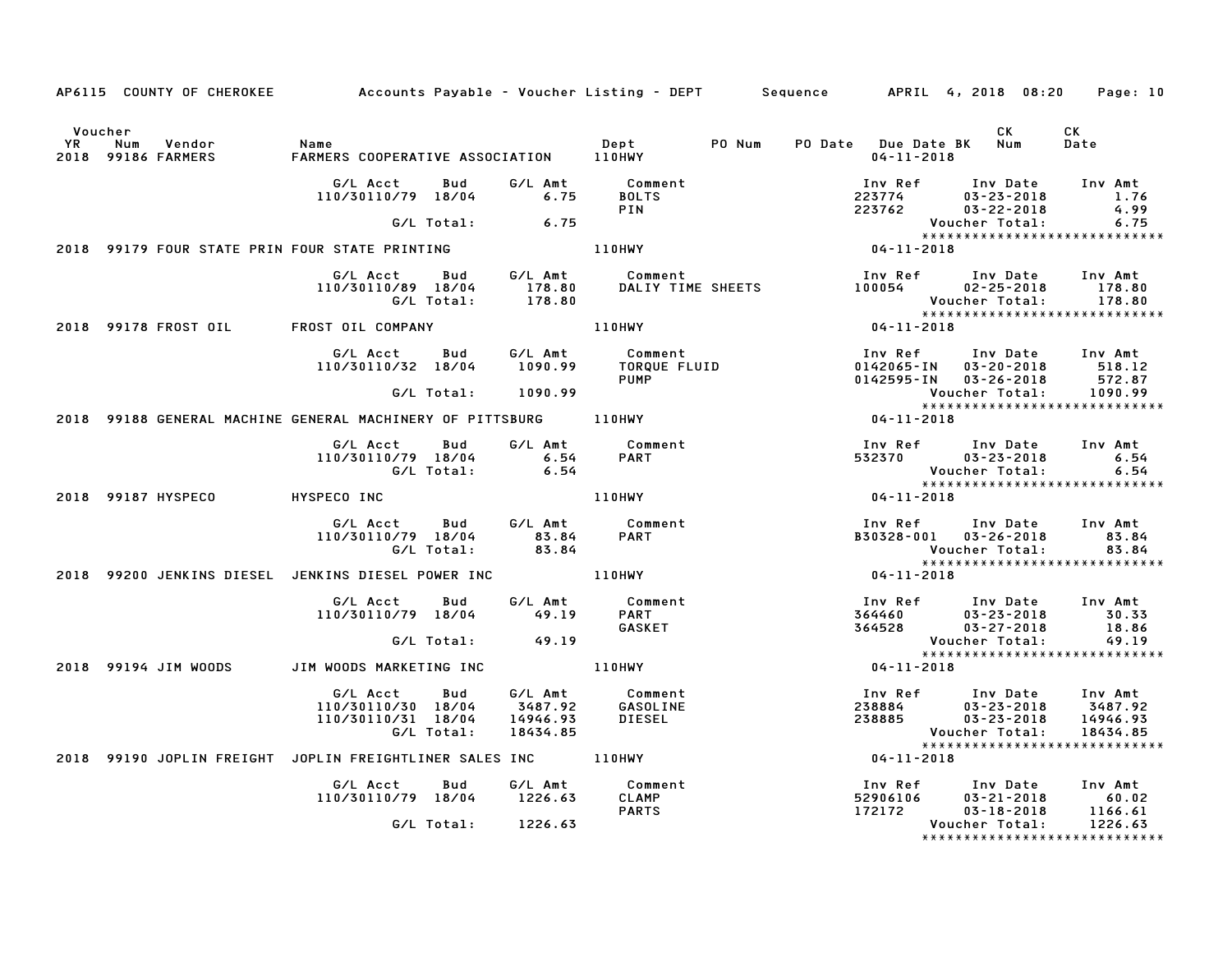|           |                                   |                                                                  |                    | AP6115 COUNTY OF CHEROKEE Accounts Payable - Voucher Listing - DEPT Sequence APRIL 4, 2018 08:20 Page: 11 |                                                                               |                                                                                                                                  |                                                             |
|-----------|-----------------------------------|------------------------------------------------------------------|--------------------|-----------------------------------------------------------------------------------------------------------|-------------------------------------------------------------------------------|----------------------------------------------------------------------------------------------------------------------------------|-------------------------------------------------------------|
| Voucher   |                                   |                                                                  |                    |                                                                                                           |                                                                               | CK                                                                                                                               | CK                                                          |
| <b>YR</b> | Num Vendor<br>2018 99185 KIRKLAND | <b>Name</b><br>KIRKLAND                                          |                    | Dept PO Num<br>110HWY                                                                                     | PO Date Due Date BK Num<br>04-11-2018                                         |                                                                                                                                  | Date                                                        |
|           |                                   | G/L Acct Bud<br>110/30110/79 18/04<br>G/L Total:                 | 17.26              | G/L Amt Comment<br>17.26 OXYGEN                                                                           | Inv Ref Inv Date Inv Amt<br>359906                                            | 03-21-2018<br>Voucher Total:                                                                                                     | 17.26<br>17.26                                              |
|           | 2018 99209 KS GAS                 | KANSAS GAS SERVICE                                               |                    | 110HWY                                                                                                    | $04 - 11 - 2018$                                                              |                                                                                                                                  |                                                             |
|           |                                   | G/L Acct Bud<br>110/30110/72 18/04 1268.87                       |                    | 510738202155527000                                                                                        |                                                                               | $03 - 28 - 2018$ 225.80                                                                                                          |                                                             |
|           |                                   |                                                                  | G/L Total: 1268.87 | 510148149119141118                                                                                        |                                                                               |                                                                                                                                  |                                                             |
|           |                                   | 2018 99198 MAYFIELD SERVE MAYFIELD SERVICES INC                  |                    | 110HWY                                                                                                    | $04 - 11 - 2018$                                                              |                                                                                                                                  |                                                             |
|           |                                   | G/L Acct Bud<br>110/30110/79 18/04<br>G/L Total:                 |                    | G/L Amt Comment                                                                                           | Inv Ref Inv Date Inv Amt                                                      |                                                                                                                                  |                                                             |
|           | 2018 99181 MFA OIL                | MFA OIL - NEOSHO 1055 110HWY                                     |                    |                                                                                                           | $04 - 11 - 2018$                                                              |                                                                                                                                  |                                                             |
|           |                                   | G/L Acct Bud G/L Amt Comment<br>$110/30110/31$ $18/04$ $7308.94$ |                    | DIESEL                                                                                                    | Inv Ref<br>463249<br>463167<br>469589<br>469581<br>469580<br>468753<br>437850 | Inv Date<br>$03 - 21 - 2018$<br>03-21-2018 1229.24<br>03-26-2018<br>03-26-2018<br>03-26-2018<br>03-26-2018<br>03-28-2018         | Inv Amt<br>725.13<br>1051.04<br>1181.17<br>906.37<br>681.99 |
|           |                                   | G/L Total: 7308.94                                               |                    |                                                                                                           | 479482                                                                        | 04-02-2018<br>Voucher Total:                                                                                                     | 461.81<br>1072.19<br>7308.94<br>7308.94                     |
|           | 2018 99189 MHC                    | MHC                                                              |                    | 110HWY                                                                                                    | 04-11-2018                                                                    |                                                                                                                                  | *****************************                               |
|           |                                   | G/L Acct Bud<br>110/30110/79 18/04<br>G/L Total:                 | 482.24             | G/L Amt          Comment<br>482.24       ELEMENT                                                          | Inv Ref      Inv Date     Inv Amt<br>285600797913 03-22-2018 482.24           | Voucher Total:                                                                                                                   | 482.24<br>*****************************                     |
|           | 2018 99195 MUNICIPAL              |                                                                  |                    |                                                                                                           | $04 - 11 - 2018$                                                              |                                                                                                                                  |                                                             |
|           |                                   | G/L Acct<br><b>Bud</b><br>110/30110/79 18/04 1729.34             |                    | G/L Amt Comment<br><b>PARTS</b><br><b>PARTS</b>                                                           | Inv Ref Inv Date Inv Amt<br>2925<br>2930                                      | 03-21-2018 723.26<br>03-28-2018                                                                                                  | 1006.08                                                     |
|           |                                   | G/L Total:                                                       | 1729.34            |                                                                                                           |                                                                               | Voucher Total:                                                                                                                   | 1729.34<br>*****************************                    |
|           |                                   |                                                                  |                    |                                                                                                           | 04-11-2018                                                                    |                                                                                                                                  |                                                             |
|           |                                   | G/L Acct<br>Bud<br>110/30110/79 18/04                            | G/L Amt<br>104.99  | Comment<br>OIL<br>BALL CHUCK W/CLIP<br>OIL FILTER<br>AIR FILTER<br><b>BOLT</b><br>WIPERS                  | Inv Ref<br>663679<br>664040<br>664301<br>664366<br>664565<br>664598           | Inv Date<br>$03 - 20 - 2018$<br>$03 - 23 - 2018$<br>$03 - 26 - 2018$<br>$03 - 27 - 2018$<br>$03 - 28 - 2018$<br>$03 - 29 - 2018$ | Inv Amt<br>5.49<br>15.58<br>8.02<br>14.92<br>1.00<br>29.99  |
|           |                                   | G/L Total:                                                       | 104.99             | <b>WIPERS</b>                                                                                             | 664923                                                                        | $04 - 02 - 2018$<br>Voucher Total:                                                                                               | 29.99<br>104.99<br>*****************************            |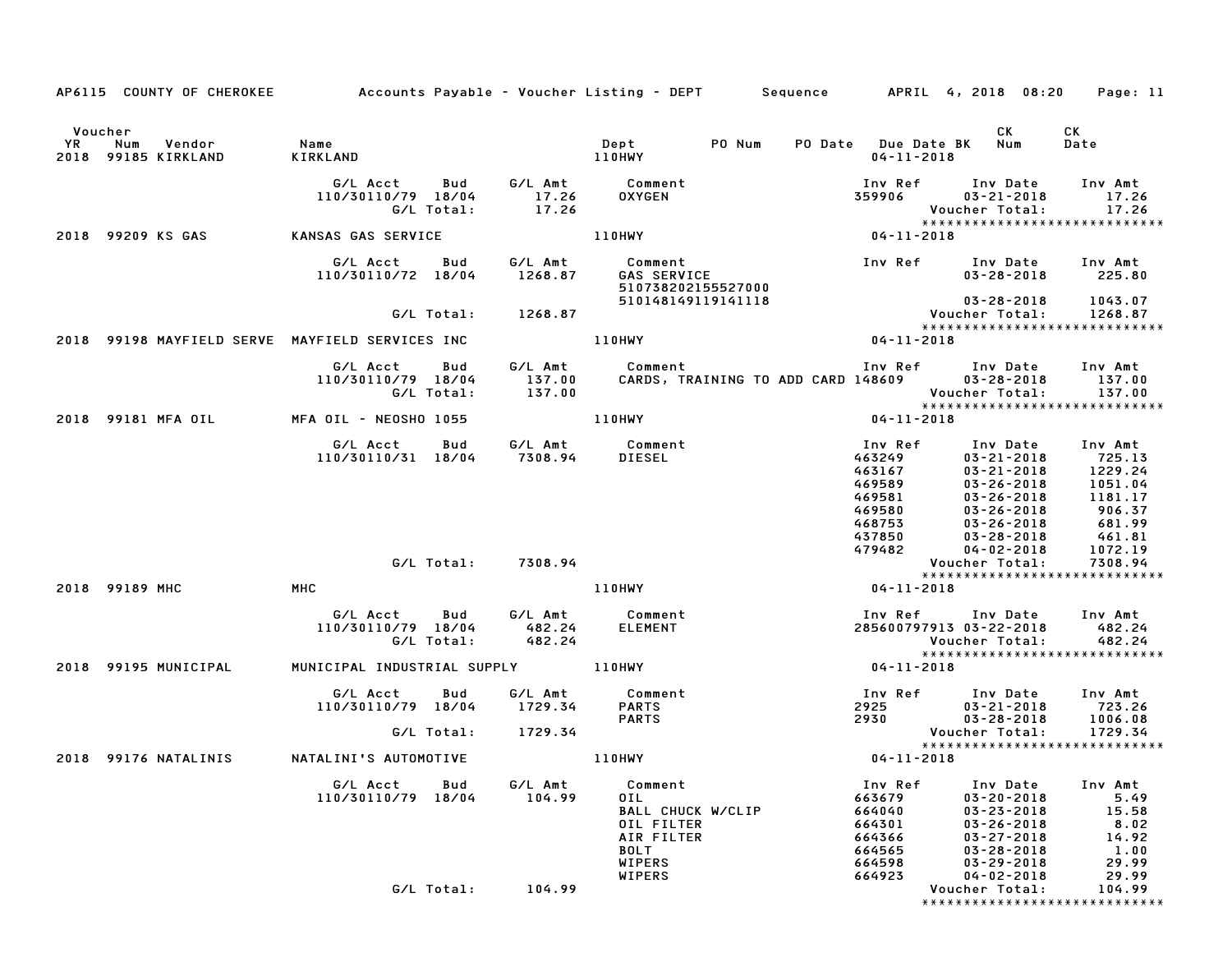| Voucher<br>YR | Num<br>Vendor                                 | Name                                 |            |                    | CK CK<br>PO Num<br>Dept          | PO Date Due Date BK Num                                                 |                                                                           | Date                |
|---------------|-----------------------------------------------|--------------------------------------|------------|--------------------|----------------------------------|-------------------------------------------------------------------------|---------------------------------------------------------------------------|---------------------|
|               | 2018 99207 NATIONAL SIGN                      | NATIONAL SIGN CO INC                 |            |                    | 110HWY                           | $04 - 11 - 2018$                                                        |                                                                           |                     |
|               |                                               | G/L Acct   Bud                       |            |                    | G/L Amt Comment                  |                                                                         | Inv Ref      Inv Date     Inv Amt                                         |                     |
|               |                                               | 110/30110/37 18/04                   | G/L Total: | 2641.82<br>2641.82 | SIGNS                            | IN-186060                                                               | 03-28-2018<br>Voucher Total:                                              | 2641.82<br>2641.82  |
|               |                                               |                                      |            |                    |                                  | $754$<br>$***$<br>04-11-2018                                            | *****************************                                             |                     |
|               | 2018 99180 O'MALLEY                           |                                      |            |                    | 0'MALLEY IMPLEMENT CO INC 110HWY |                                                                         |                                                                           |                     |
|               |                                               | G/L Acct                             | <b>Bud</b> |                    | G/L Amt Comment                  | Inv Ref                                                                 | Inv Date Inv Amt                                                          |                     |
|               |                                               | 110/30110/79 18/04                   |            | 3349.05            | <b>REPAIR ON TRACTOR</b>         | W14276                                                                  | $03 - 20 - 2018$                                                          | 2226.17             |
|               |                                               |                                      |            |                    | <b>PARTS</b><br>FILTER HEAD      | S35892<br><b>S36007</b>                                                 | 03-26-2018<br>03-28-2018 231.30<br>03-29-2018 337.05<br>03-28-2018 423.70 |                     |
|               |                                               |                                      |            |                    | CREDIT                           | PICPAK                                                                  |                                                                           | 337.05CR            |
|               |                                               |                                      |            |                    | <b>PARTS</b>                     | S36006                                                                  |                                                                           |                     |
|               |                                               |                                      |            | G/L Total: 3349.05 |                                  |                                                                         | Voucher Total:                                                            | 3349.05             |
|               |                                               |                                      |            |                    |                                  |                                                                         | *****************************                                             |                     |
|               | 2018 99183 POWERPLAN                          | POWERPLAN                            |            |                    | 110HWY                           | $04 - 11 - 2018$                                                        |                                                                           |                     |
|               |                                               | G/L Acct Bud                         |            | G/L Amt            | Comment                          |                                                                         | Inv Ref      Inv Date     Inv Amt                                         |                     |
|               |                                               | 110/30110/79 18/04                   |            | 1370.74            | HYDRAULIC                        | 913950                                                                  | $03 - 19 - 2018$                                                          | 1370.74             |
|               |                                               |                                      | G/L Total: | 1370.74            |                                  |                                                                         | Voucher Total:                                                            | 1370.74             |
|               | 2018 99197 PURCELL                            | PURCELL TIRE & RUBBER COMPANY 110HWY |            |                    |                                  | Vouc<br>*****<br>04-11-2018                                             | *****************************                                             |                     |
|               |                                               | G/L Acct                             | Bud        | G/L Amt            | Comment                          |                                                                         | Inv Ref Inv Date Inv Amt                                                  |                     |
|               |                                               | 110/30110/33 18/04                   |            | 50.68              | TIRES                            | 2622963                                                                 | 03-28-2018                                                                | 50.68               |
|               |                                               |                                      | G/L Total: | 50.68              |                                  |                                                                         | Voucher Total:                                                            | 50.68               |
|               |                                               |                                      |            |                    |                                  |                                                                         | *****************************                                             |                     |
|               | 2018 99175 RAILROAD YARD                      | THE RAILROAD YARD, INC               |            |                    | 110HWY                           | $04 - 11 - 2018$                                                        |                                                                           |                     |
|               |                                               | G/L Acct                             | Bud        |                    | G/L Amt Comment<br>16631.37 PIPE |                                                                         | Inv Ref      Inv Date     Inv Amt                                         |                     |
|               |                                               | 110/30110/79 18/04                   |            | 16631.37           |                                  |                                                                         | 0226972-IN 03-23-2018 9278.44                                             |                     |
|               |                                               |                                      | G/L Total: | 16631.37           |                                  |                                                                         |                                                                           | 7352.93<br>16631.37 |
|               |                                               |                                      |            |                    |                                  | - - - - - - - - Voucher Total:<br>:Voucher Total<br>:****************** | *****************************                                             |                     |
|               | 2018 99177 SAFETY-KLEEN                       | SAFETY-KLEEN SYSTEMS                 |            |                    | <b>110HWY</b>                    | $04 - 11 - 2018$                                                        |                                                                           |                     |
|               |                                               | G/L Acct                             | Bud        |                    | G/L Amt Comment                  |                                                                         | Inv Ref      Inv Date     Inv Amt                                         |                     |
|               |                                               | 110/30110/79 18/04                   |            | 60.00              | USED OIL RECYCLED                | $76286192$ $03-27-2018$                                                 |                                                                           | 60.00               |
|               |                                               |                                      | G/L Total: | 60.00              |                                  |                                                                         | Voucher Total:<br>*****************************                           | 60.00               |
|               | 2018 99201 TRUE VALUE COL TRUE VALUE COLUMBUS |                                      |            |                    | 110HWY                           | $04 - 11 - 2018$                                                        |                                                                           |                     |
|               |                                               | G/L Acct                             |            |                    | Bud G/L Amt Comment              |                                                                         | Inv Ref Inv Date Inv Amt                                                  |                     |
|               |                                               | 110/30110/79 18/04 30.42             |            |                    | CABLE, SWITCH, STRAP             | A340845                                                                 | 03-29-2018                                                                | 27.66               |
|               |                                               |                                      |            |                    | <b>SWITCH</b>                    | A341072                                                                 | 04-02-2018                                                                | 2.76                |
|               |                                               |                                      |            | G/L Total: 30.42   |                                  |                                                                         |                                                                           |                     |
|               | 2018 99210 US CELLULAR                        | US CELLULAR                          |            |                    | 110HWY                           | $04 - 11 - 2018$                                                        | *****************************                                             |                     |
|               |                                               | G/L Acct Bud                         |            | G/L Amt            | Comment                          |                                                                         | Inv Ref Inv Date                                                          | Inv Amt             |
|               |                                               | 110/30110/72 18/04                   |            | 53.98              | LEONARD CELL                     |                                                                         | 0240578719  03-20-2018                                                    | 53.98               |
|               |                                               |                                      | G/L Total: | 53.98              |                                  |                                                                         | Voucher Total:<br>*****************************                           | 53.98               |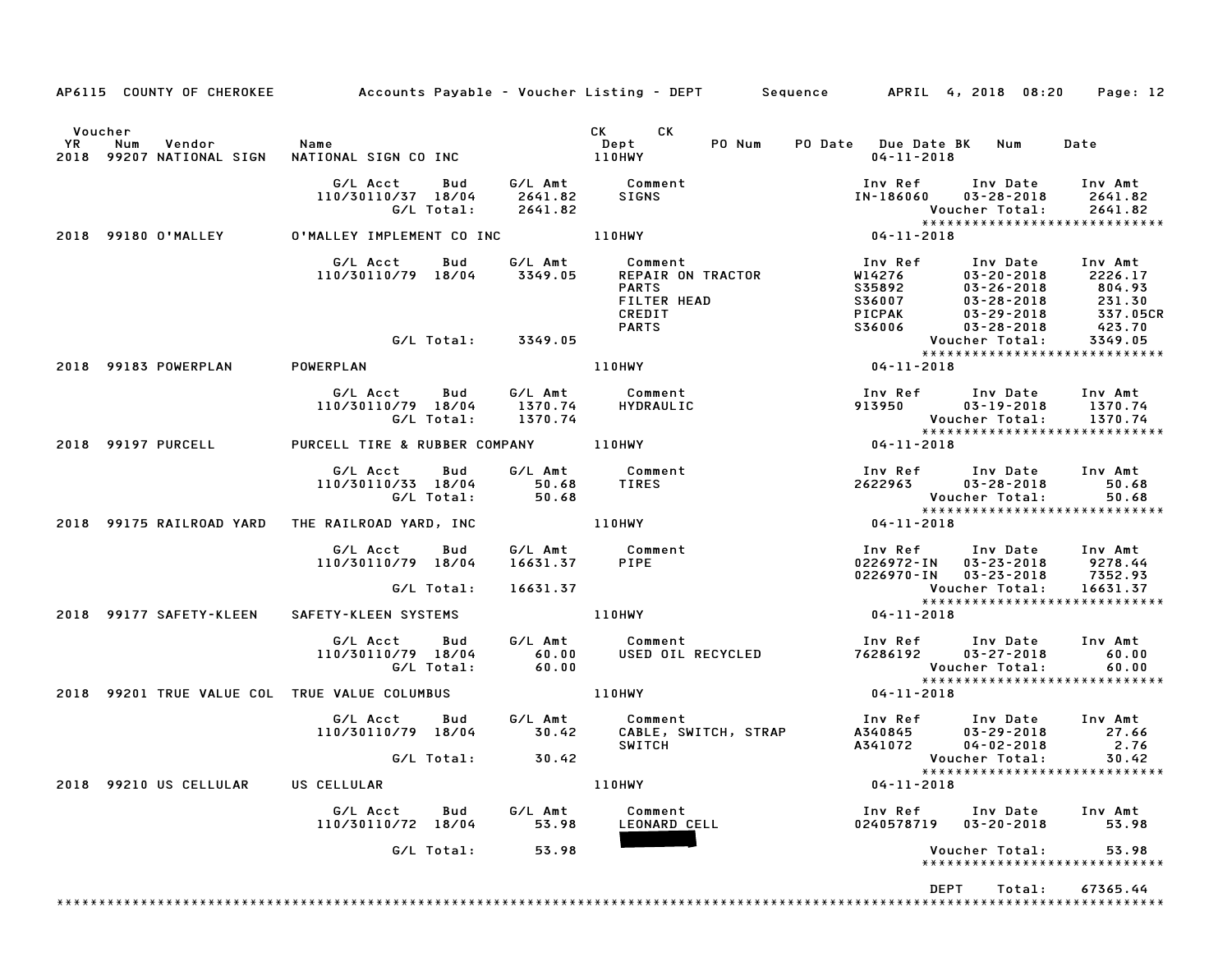|                                                                  |                                      |                   |                               | AP6115 COUNTY OF CHEROKEE Accounts Payable – Voucher Listing – DEPT Sequence APRIL 4, 2018 08:20 Page: 13 |                                             |                                                        |                                                            |
|------------------------------------------------------------------|--------------------------------------|-------------------|-------------------------------|-----------------------------------------------------------------------------------------------------------|---------------------------------------------|--------------------------------------------------------|------------------------------------------------------------|
| Voucher<br><b>YR</b><br>Num<br>Vendor<br>2018 99205 COL TEL      | Name                                 |                   |                               | PO Num<br>Dept                                                                                            | PO Date Due Date BK Num<br>$04 - 11 - 2018$ | CK                                                     | CK<br>Date                                                 |
|                                                                  | G/L Acct<br>130/30130/74 18/04       | Bud<br>G/L Total: | 109.63<br>109.63              | G/L Amt Comment<br><b>ACCT 2293</b>                                                                       | Inv Ref Inv Date                            | $04 - 01 - 2018$<br>Voucher Total:                     | Inv Amt<br>109.63<br>109.63                                |
| 2018 99141 CROP                                                  | CROP PRODUCTION SERVICES             |                   |                               | <b>130NOXWEED</b>                                                                                         | $04 - 11 - 2018$                            |                                                        | *****************************                              |
|                                                                  | G/L Acct<br>130/30130/41 18/04       | Bud<br>G/L Total: | G/L Amt<br>1500.30<br>1500.30 | Comment<br>CHEMICALS                                                                                      | Inv Ref<br>35191599                         | Inv Date Inv Amt<br>$03 - 15 - 2018$<br>Voucher Total: | 1500.30<br>1500.30                                         |
| 2018 99204 FAIRBANK                                              | FAIRBANK EQUIPMENT INC               |                   |                               | 130NOXWEED                                                                                                | $04 - 11 - 2018$                            |                                                        | ******************************                             |
|                                                                  | G/L Acct<br>130/30130/29 18/04       | Bud<br>G/L Total: | G/L Amt<br>21.62<br>21.62     | Comment<br><b>RAVEN COVER TANK VENT</b>                                                                   | Inv Ref Inv Date<br>S2018381.001 03-21-2018 | Voucher Total:                                         | Inv Amt<br>21.62<br>21.62<br>***************************** |
|                                                                  |                                      |                   |                               |                                                                                                           | DEPT                                        | Total:                                                 | 1631.55                                                    |
| 2018 99148 CDL                                                   | CDL ELECTRIC                         |                   |                               | <b>140HEALTH</b>                                                                                          | 04-11-2018                                  |                                                        |                                                            |
|                                                                  | G/L Acct<br>140/30140/76 18/04       | Bud               | G/L Amt<br>150.00             | Comment<br>HEALTH DEPT                                                                                    | Inv Ref      Inv Date     Inv Amt           |                                                        |                                                            |
|                                                                  |                                      |                   | G/L Total: 150.00             | MAINTENANCE/GENERATOR                                                                                     | W75148                                      | 03-19-2018<br>Voucher Total:                           | 150.00<br>150.00                                           |
| 2018 99234 COL TEL                                               | COLUMBUS TELEPHONE COMPANY 140HEALTH |                   |                               |                                                                                                           | $04 - 11 - 2018$                            |                                                        |                                                            |
|                                                                  | G/L Acct<br>140/30140/72 18/04       | Bud               | G/L Amt<br>514.99             | Comment<br>HEALTH DEPT<br><b>ACCT 2060</b>                                                                | Inv Ref Inv Date Inv Amt                    | $04 - 01 - 2018$                                       | 415.16                                                     |
|                                                                  |                                      |                   |                               | WIC PROGRAM<br>ACCT 2311                                                                                  |                                             | $04 - 01 - 2018$                                       | 99.83                                                      |
|                                                                  |                                      | G/L Total:        | 514.99                        |                                                                                                           |                                             | Voucher Total:                                         | 514.99<br>*****************************                    |
| 2018 99233 COLUMBUS                                              | CITY OF COLUMBUS                     |                   |                               | <b>140HEALTH</b>                                                                                          | $04 - 11 - 2018$                            |                                                        |                                                            |
|                                                                  | G/L Acct<br>140/30140/72 18/04       | Bud               | G/L Amt<br>55.00              | Comment<br><b>HEALTH DEPT</b>                                                                             | Inv Ref Inv Date Inv Amt                    |                                                        |                                                            |
|                                                                  |                                      | G/L Total:        | 55.00                         | ACCT 07-17240-00                                                                                          |                                             | $03 - 27 - 2018$<br>Voucher Total:                     | 55.00<br>55.00                                             |
| 2018 99235 CRAWFORD HEALTH CRAWFORD COUNTY HEALTH DEPT 140HEALTH |                                      |                   |                               |                                                                                                           | $04 - 11 - 2018$                            |                                                        | ******************************                             |
|                                                                  | G/L Acct<br>140/30140/82 18/04       | Bud               | G/L Amt<br>441.03             | Comment<br>WIC PROGRAM                                                                                    | Inv Ref Inv Date Inv Amt                    |                                                        |                                                            |
|                                                                  |                                      |                   |                               | CONTRACTED SERVICES<br><b>MARCH 2018</b>                                                                  |                                             | $04 - 02 - 2018$                                       | 441.03                                                     |
|                                                                  |                                      | G/L Total:        | 441.03                        |                                                                                                           |                                             | Voucher Total:                                         | 441.03<br>*****************************                    |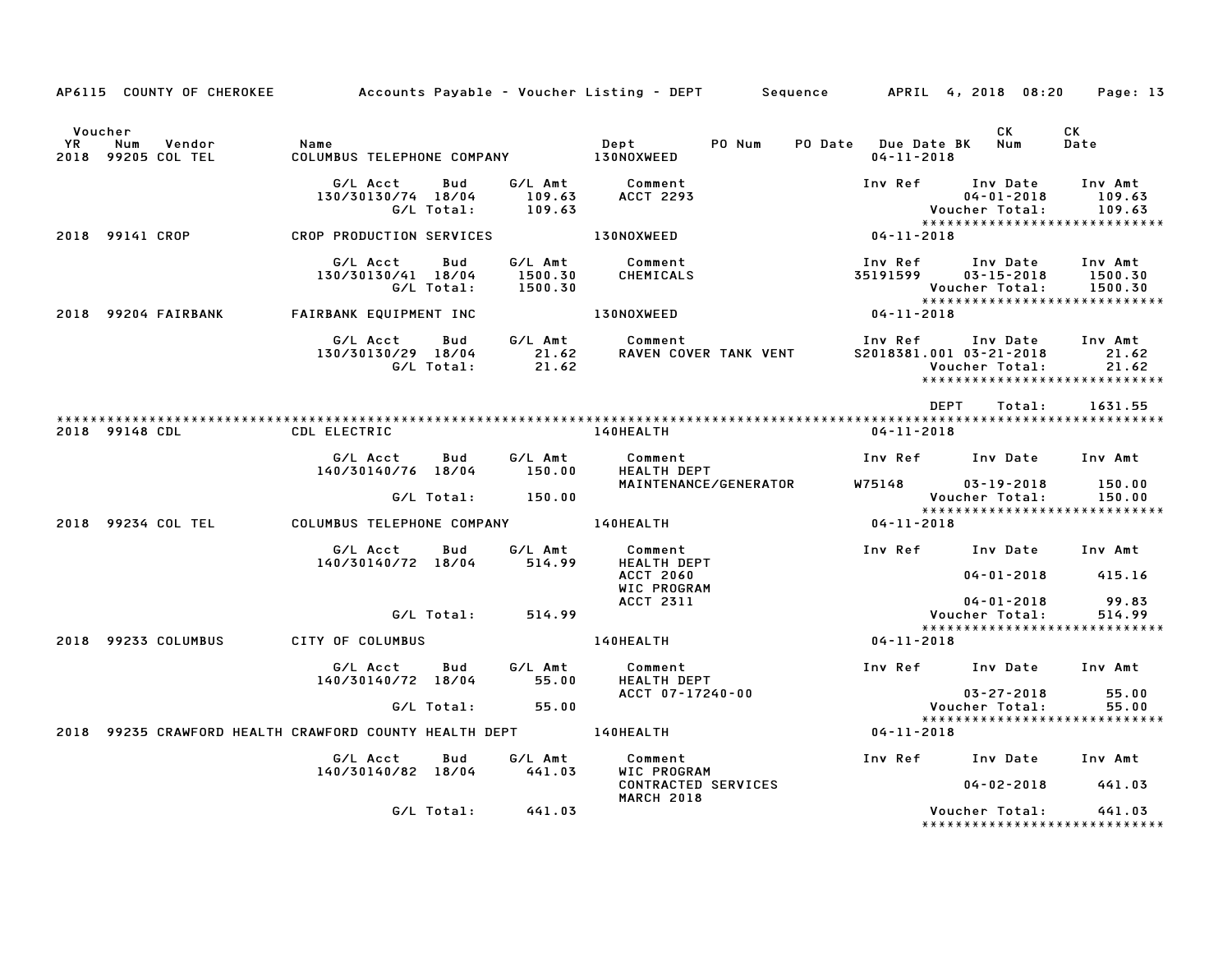|                      | AP6115 COUNTY OF CHEROKEE Accounts Payable - Voucher Listing - DEPT Sequence APRIL 4, 2018 08:20 Page: 14 |                                                    |            |                   |                               |                                     |                                         |                                                                     |                  |
|----------------------|-----------------------------------------------------------------------------------------------------------|----------------------------------------------------|------------|-------------------|-------------------------------|-------------------------------------|-----------------------------------------|---------------------------------------------------------------------|------------------|
| Voucher<br><b>YR</b> | Num<br>Vendor<br>2018 99149 EMPIRE                                                                        | Name<br>EMPIRE DISTRICT ELECTRIC COMPANY 140HEALTH |            |                   | Dept PO Num                   |                                     | PO Date Due Date BK<br>$04 - 11 - 2018$ | CK<br>Num                                                           | CK<br>Date       |
|                      |                                                                                                           | G/L Acct<br>140/30140/72 18/04                     | Bud        | G/L Amt<br>411.88 | Comment<br><b>HEALTH DEPT</b> |                                     |                                         | Inv Ref Inv Date Inv Amt                                            |                  |
|                      |                                                                                                           |                                                    | G/L Total: | 411.88            | ACCT 616527-32-1              |                                     |                                         | $03 - 16 - 2018$<br>Voucher Total:                                  | 411.88<br>411.88 |
|                      | 2018 99150 HEMOCUE                                                                                        | HEMOCUE INC                                        |            |                   | 140HEALTH                     |                                     | $04 - 11 - 2018$                        | *****************************                                       |                  |
|                      |                                                                                                           | G/L Acct<br>140/30140/43 18/04                     | Bud        | G/L Amt<br>539.00 | Comment<br>WIC PROGRAM        |                                     |                                         | Inv Ref Inv Date Inv Amt                                            |                  |
|                      |                                                                                                           |                                                    | G/L Total: | 539.00            | <b>CUVETTES</b>               |                                     | 3077901                                 | $03 - 08 - 2018$<br>Voucher Total:                                  | 539.00<br>539.00 |
|                      | 2018 99236 KS GAS                                                                                         | KANSAS GAS SERVICE                                 |            |                   | <b>140HEALTH</b>              |                                     | $04 - 11 - 2018$                        | *****************************                                       |                  |
|                      |                                                                                                           |                                                    |            |                   |                               |                                     |                                         |                                                                     |                  |
|                      |                                                                                                           | G/L Acct<br>140/30140/72 18/04                     | Bud        | G/L Amt<br>131.63 | Comment<br>HEALTH DEPT        |                                     |                                         | Inv Ref Inv Date Inv Amt                                            |                  |
|                      |                                                                                                           |                                                    | G/L Total: | 131.63            |                               | ACCT 510080477 1188672 27           |                                         |                                                                     | 131.63<br>131.63 |
|                      | 2018 99237 MARMIC                                                                                         | MARMIC FIRE & SAFETY CO                            |            |                   | 140HEALTH                     |                                     | 04-11-2018                              | *****************************                                       |                  |
|                      |                                                                                                           | G/L Acct<br>140/30140/76 18/04                     | Bud        | G/L Amt<br>55.59  | Comment<br><b>HEALTH DEPT</b> |                                     |                                         | Inv Ref Inv Date Inv Amt                                            |                  |
|                      |                                                                                                           |                                                    | G/L Total: | 55.59             |                               | ANNUAL INSPECTION                   | 5130405                                 | 03-29-2018<br>Voucher Total:                                        | 55.59<br>55.59   |
|                      |                                                                                                           |                                                    |            |                   |                               |                                     | $04 - 11 - 2018$                        | *****************************                                       |                  |
|                      | 2018 99238 MEDICAL WASTE                                                                                  | MEDICAL WASTE SERVICES                             |            |                   | <b>140HEALTH</b>              |                                     |                                         |                                                                     |                  |
|                      |                                                                                                           | G/L Acct<br>140/30140/82 18/04                     | Bud        | G/L Amt<br>99.00  | Comment<br>HEALTH DEPT        |                                     |                                         | Inv Ref Inv Date Inv Amt                                            |                  |
|                      |                                                                                                           |                                                    | G/L Total: | 99.00             |                               | MO BIOHAZARD WASTE DISPOSAL W114617 |                                         | 03-29-2018<br>Voucher Total:                                        | 99.00<br>99.00   |
|                      | 2018 99151 NATALINIS                                                                                      | NATALINI'S AUTOMOTIVE                              |            |                   | <b>140HEALTH</b>              |                                     | 04-11-2018                              | *****************************                                       |                  |
|                      |                                                                                                           | G/L Acct<br>140/30140/25 18/04                     | Bud        | G/L Amt<br>48.27  | Comment<br>HEALTH DEPT        |                                     |                                         | Inv Ref      Inv Date     Inv Amt                                   |                  |
|                      |                                                                                                           |                                                    | G/L Total: | 48.27             |                               | OIL, OIL FILTER, AIR FILTER 664390  |                                         | 03-27-2018<br>Voucher Total:                                        | 48.27<br>48.27   |
|                      | 2018 99152 VERIZON                                                                                        | VERIZON WIRELESS                                   |            |                   | 140HEALTH                     |                                     | $04 - 11 - 2018$                        | *****************************                                       |                  |
|                      |                                                                                                           | G/L Acct<br>140/30140/72 18/04                     | Bud        | G/L Amt<br>79.80  | Comment<br>HEALTH DEPT        |                                     | Inv Ref                                 | Inv Date Inv Amt                                                    |                  |
|                      |                                                                                                           |                                                    | G/L Total: | 79.80             | ACCT 587034926 00001          |                                     |                                         | 9803431319  03-12-2018  79.80<br>Voucher Total:                     | 79.80            |
|                      | 2018 99239 WEX                                                                                            | <b>WEX BANK</b>                                    |            |                   | 140HEALTH                     |                                     | $04 - 11 - 2018$                        | ******************************                                      |                  |
|                      |                                                                                                           | G/L Acct<br>140/30140/25 18/04                     | Bud        | G/L Amt<br>169.38 | Comment<br>HEALTH DEPT        |                                     | Inv Ref                                 | Inv Date                                                            | Inv Amt          |
|                      |                                                                                                           |                                                    | G/L Total: | 169.38            | <b>FUEL PURCHASES</b>         |                                     | 53718405                                | $03 - 31 - 2018$<br>Voucher Total:<br>***************************** | 169.38<br>169.38 |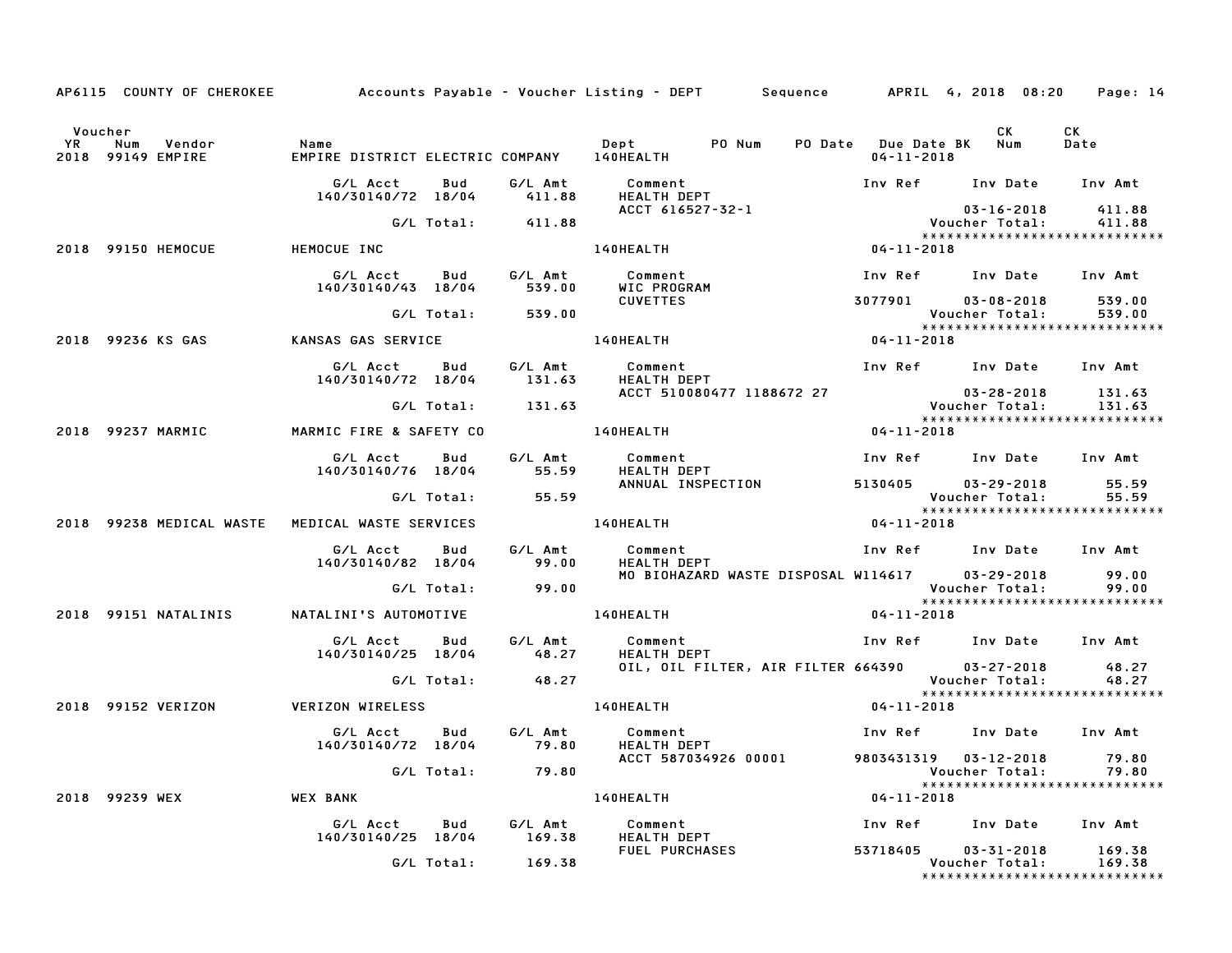|         |     | AP6115 COUNTY OF CHEROKEE              | Accounts Payable – Voucher Listing – DEPT         Sequence |                   |                                 |                       |                          |         |                     |             | APRIL 4, 2018 08:20                            |        | Page: 15                                                          |  |
|---------|-----|----------------------------------------|------------------------------------------------------------|-------------------|---------------------------------|-----------------------|--------------------------|---------|---------------------|-------------|------------------------------------------------|--------|-------------------------------------------------------------------|--|
| Voucher |     |                                        |                                                            |                   |                                 |                       |                          |         |                     |             | СK                                             |        | СK                                                                |  |
| YR      | Num | Vendor                                 | Name                                                       |                   |                                 | Dept                  | PO Num                   | PO Date | Due Date BK         |             | Num                                            |        | Date                                                              |  |
|         |     |                                        |                                                            |                   |                                 |                       |                          |         |                     | <b>DEPT</b> |                                                | Total: | 2695.57                                                           |  |
|         |     | 2018 99170 MORNING                     | THE MORNING SUN                                            |                   |                                 | 160ELECT              |                          |         | $04 - 11 - 2018$    |             |                                                |        |                                                                   |  |
|         |     |                                        | G/L Acct<br>160/30160/75 18/04                             | Bud<br>G/L Total: | G/L Amt<br>244.92<br>244.92     | Comment               | <b>12 MONTHS RENEWAL</b> |         | Inv Ref<br>1340     |             | Inv Date<br>$03 - 07 - 2018$<br>Voucher Total: |        | Inv Amt<br>244.92<br>244.92<br>*****************************      |  |
|         |     |                                        |                                                            |                   |                                 |                       |                          |         |                     | <b>DEPT</b> |                                                | Total: | 244.92                                                            |  |
|         |     | 2018 99240 AMBULANCE #1                | CHEROKEE COUNTY AMBULANCE-DIST #1                          |                   |                                 | 220AMBULANCE          |                          |         | $04 - 11 - 2018$    |             |                                                |        |                                                                   |  |
|         |     |                                        | G/L Acct<br>220/30220/89 18/04                             | Bud<br>G/L Total: | G/L Amt<br>16877.33<br>16877.33 | Comment               | MONTHLY SUBSIDY          |         | Inv Ref             |             | Inv Date<br>$04 - 02 - 2018$<br>Voucher Total: |        | Inv Amt<br>16877.33<br>16877.33<br>****************************** |  |
|         |     | 2018 99241 AMBULANCE #2                | CHEROKEE COUNTY AMBULANCE-DIST #2                          |                   |                                 | 220AMBULANCE          |                          |         | 04-11-2018          |             |                                                |        |                                                                   |  |
|         |     |                                        | G/L Acct<br>220/30220/89 18/04                             | Bud<br>G/L Total: | G/L Amt<br>16877.33<br>16877.33 | Comment               | MONTHLY SUBSIDY          |         | Inv Ref             |             | Inv Date<br>$04 - 02 - 2018$<br>Voucher Total: |        | Inv Amt<br>16877.33<br>16877.33<br>*****************************  |  |
|         |     | 2018 99242 AMBULANCE #3                | CHEROKEE COUNTY AMBULANCE-DIST #3                          |                   |                                 | 220AMBULANCE          |                          |         | $04 - 11 - 2018$    |             |                                                |        |                                                                   |  |
|         |     |                                        | G/L Acct<br>220/30220/89 18/04                             | Bud<br>G/L Total: | G/L Amt<br>16877.33<br>16877.33 | Comment               | MONTHLY SUBSIDY          |         | Inv Ref             |             | Inv Date<br>$04 - 02 - 2018$<br>Voucher Total: |        | Inv Amt<br>16877.33<br>16877.33<br>****************************** |  |
|         |     |                                        |                                                            |                   |                                 |                       |                          |         |                     | <b>DEPT</b> |                                                | Total: | 50631.99                                                          |  |
|         |     | 2018 99144 CENTURYLINK2124 CENTURYLINK |                                                            |                   |                                 | 224911                |                          |         | $04 - 11 - 2018$    |             |                                                |        |                                                                   |  |
|         |     |                                        | G/L Acct<br>224/31224/01                                   | Bud<br>G/L Total: | G/L Amt<br>67.28<br>67.28       | Comment<br>ACCT 63526 |                          |         | Inv Ref<br>1564707R |             | Inv Date<br>$03 - 23 - 2018$<br>Voucher Total: |        | Inv Amt<br>67.28<br>67.28<br>*****************************        |  |
| 2018    |     | 99260 CENTURYLINK2961 CENTURYLINK      |                                                            |                   |                                 | 224911                |                          |         | $04 - 11 - 2018$    |             |                                                |        |                                                                   |  |
|         |     |                                        | G/L Acct<br>224/31224/01                                   | Bud<br>G/L Total: | G/L Amt<br>1173.82<br>1173.82   | Comment               | ACCT 313409961           |         | Inv Ref             |             | Inv Date<br>$03 - 25 - 2018$<br>Voucher Total: |        | Inv Amt<br>1173.82<br>1173.82<br>*****************************    |  |
| 2018    |     | 99251 STRONGHOLD                       | STRONGHOLD DATA                                            |                   |                                 | 224911                |                          |         | $04 - 11 - 2018$    |             |                                                |        |                                                                   |  |
|         |     |                                        | G/L Acct<br>224/31224/01                                   | Bud<br>G/L Total: | G/L Amt<br>110.00<br>110.00     | Comment<br>FIREWALL   |                          |         | Inv Ref<br>25873    |             | Inv Date<br>$04 - 02 - 2018$<br>Voucher Total: |        | Inv Amt<br>110.00<br>110.00<br>******************************     |  |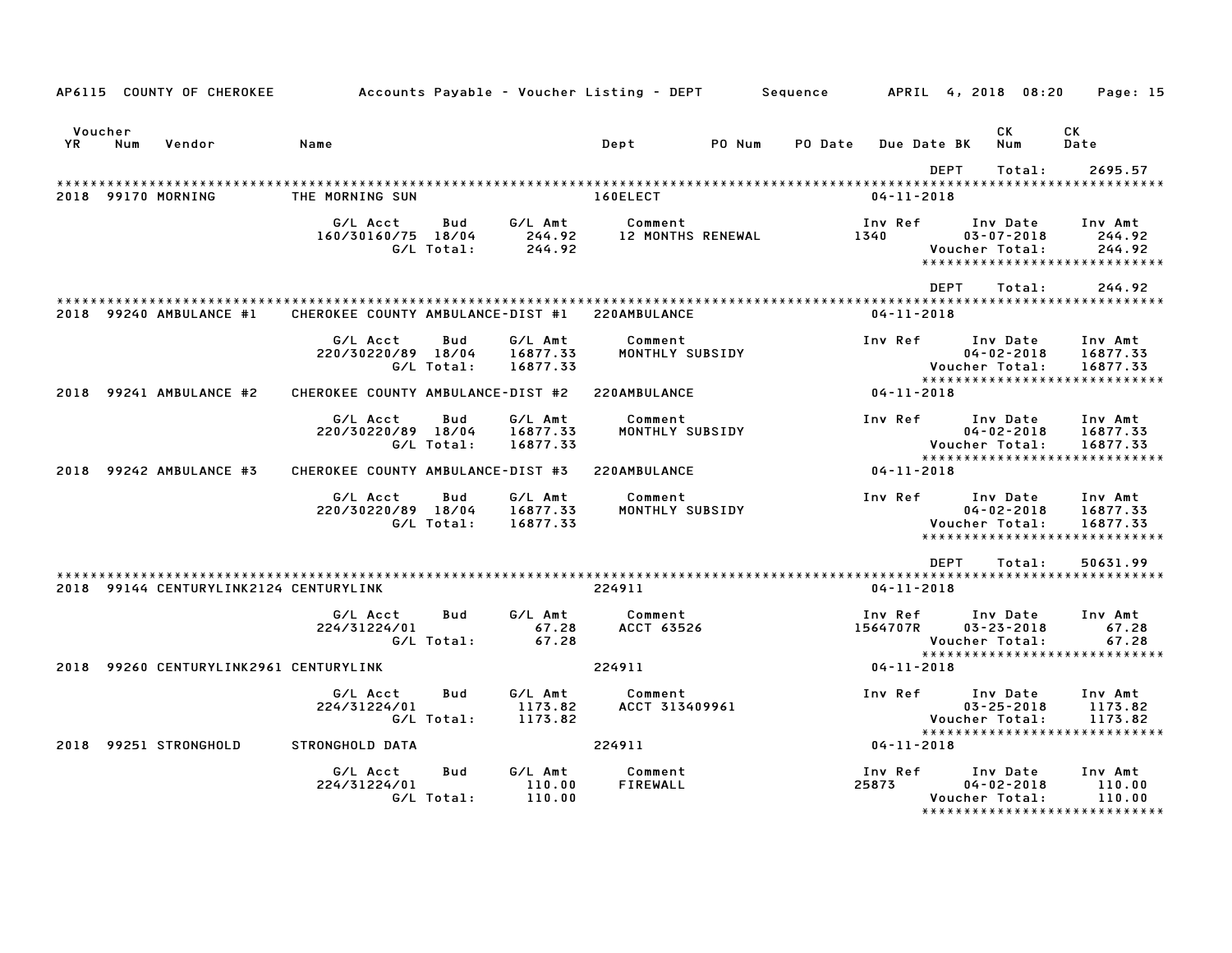|                      |                                            |                                                                          |                           | AP6115 COUNTY OF CHEROKEE Accounts Payable - Voucher Listing - DEPT Sequence APRIL 4, 2018 08:20 Page: 16                                                   |                                                                                                                                                 |                                                                          |                             |
|----------------------|--------------------------------------------|--------------------------------------------------------------------------|---------------------------|-------------------------------------------------------------------------------------------------------------------------------------------------------------|-------------------------------------------------------------------------------------------------------------------------------------------------|--------------------------------------------------------------------------|-----------------------------|
| Voucher<br><b>YR</b> | Num<br>Vendor<br>2018 99145 VERIZON        | Name<br><b>VERIZON WIRELESS</b>                                          |                           | Dept PO Num PO Date Due Date BK Num<br>224911                                                                                                               | $04 - 11 - 2018$                                                                                                                                | CK                                                                       | CK<br>Date                  |
|                      |                                            | G/L Acct                                                                 |                           | Bud G/L Amt Comment<br>111 111 11224/01 1111 11224/31224/01 920.25<br>G/L Total: 920.25 ACCT 986487568 00001 9803783784 03-18-2018<br>!Voucher Total        | Inv Ref                                                                                                                                         | Inv Date Inv Amt<br>*****************************                        | 920.25<br>920.25            |
|                      |                                            | 2018 99138 COLUMBUS NEWS COLUMBUS NEWS REPORT 230APP                     |                           |                                                                                                                                                             | DEPT<br>04-11-2018                                                                                                                              | Total:                                                                   | 2271.35                     |
|                      |                                            | G/L Acct<br>Bud<br>230/30230/78 18/04 20.00<br>G/L Total: 20.00          |                           | G/L Amt Comment<br>COMMENT<br>MARKET STUDY ANALYSIS                                                                                                         | Inv Ref       Inv Date     Inv Amt<br>208                 02-07-2018            20.00<br>Voucher Total: 20.00<br>****************************** |                                                                          |                             |
|                      | 2018 99135 COPY PRODUCTS COPY PRODUCTS INC |                                                                          | <b>230APP</b>             |                                                                                                                                                             | $04 - 11 - 2018$                                                                                                                                |                                                                          |                             |
|                      |                                            | G/L Acct Bud G/L Amt Comment<br>230/30230/75 18/04 1547.20<br>G/L Total: | 1547.20                   | COMMENT<br>CONTRACT CHARGES                                                                                                                                 | Inv Ref      Inv Date     Inv Amt<br>220442 01-12-2018 1547.20                                                                                  | Voucher Total:<br><b>Voucner iotal.</b><br>***************************** | 1547.20                     |
|                      | 2018 99136 ETTINGERS                       | ETTINGER'S OFFICE SUPPLY                                                 |                           | <b>230APP</b>                                                                                                                                               | $04 - 11 - 2018$                                                                                                                                |                                                                          |                             |
|                      |                                            | G/L Acct<br>Bud<br>230/30230/21 18/04<br>G/L Total: 164.95               | 164.95                    | G/L Amt Comment<br><b>PAPER</b>                                                                                                                             | Inv Ref      Inv Date<br>5009190        02–12–2018                                                                                              | Voucher Total:                                                           | Inv Amt<br>164.95<br>164.95 |
|                      |                                            |                                                                          |                           | 2018 99228 FOUR STATE OFFI FOUR STATE OFFICE PRODUCTS 230APP 2018 2018 2019                                                                                 |                                                                                                                                                 |                                                                          |                             |
|                      |                                            | G/L Acct Bud<br>230/30230/93 18/04 1294.00                               | G/L Amt                   | Comment                                  Inv Ref       Inv Date     Inv Amt<br>CRDNZA, BRIDGE, HUTCH, FILE 187430         03-07-2018     1294.00<br>Comment |                                                                                                                                                 |                                                                          |                             |
|                      |                                            | G/L Total: 1294.00                                                       |                           |                                                                                                                                                             |                                                                                                                                                 | *****************************                                            |                             |
|                      | 2018 99230 KISS                            | <b>Example 2</b> KISSTECH                                                |                           | <b>230APP</b>                                                                                                                                               | 04-11-2018                                                                                                                                      |                                                                          |                             |
|                      |                                            | G/L Acct Bud<br>230/30230/93 18/04<br>G/L Total:                         | G/L Amt<br>75.00<br>75.00 | Comment<br>RUN CAT6 RISER/NEW DESKS                                                                                                                         | Inv Ref Inv Date<br>2030 03–20–2018<br>Voucher Total:                                                                                           |                                                                          | Inv Amt<br>75.00<br>75.00   |
|                      | 2018 99229 KREAB                           |                                                                          |                           | KANSAS REAL ESTATE APPRAISAL BOARD 230APP                                                                                                                   | $04 - 11 - 2018$                                                                                                                                |                                                                          |                             |
|                      |                                            | G/L Acct Bud<br>230/30230/75 18/04 190.00 2018 RENEWAL                   | G/L Amt                   | Comment<br>JAMES M HIXON                                                                                                                                    | Inv Ref Inv Date Inv Amt<br>G-749                                                                                                               | $04 - 02 - 2018$ 190.00                                                  |                             |
|                      |                                            | G/L Total: 190.00                                                        |                           |                                                                                                                                                             |                                                                                                                                                 | Voucher Total: 190.00                                                    |                             |
|                      | 2018 99137 MANATRON                        | MANATRON, INC                                                            |                           | <b>230APP</b>                                                                                                                                               | $04 - 11 - 2018$                                                                                                                                |                                                                          |                             |
|                      |                                            | G/L Acct<br>Bud                                                          |                           | G/L Amt Comment<br>230/30230/75 18/04 2931.28 INF-WEB MAIN MOD S<br>INF-WEB TAX S                                                                           | Inv Ref Inv Date Inv Amt<br>C057783                                                                                                             | $02 - 02 - 2018$ 2931.28                                                 |                             |
|                      |                                            | G/L Total: 2931.28                                                       |                           |                                                                                                                                                             |                                                                                                                                                 | Voucher Total:<br>*****************************                          | 2931.28                     |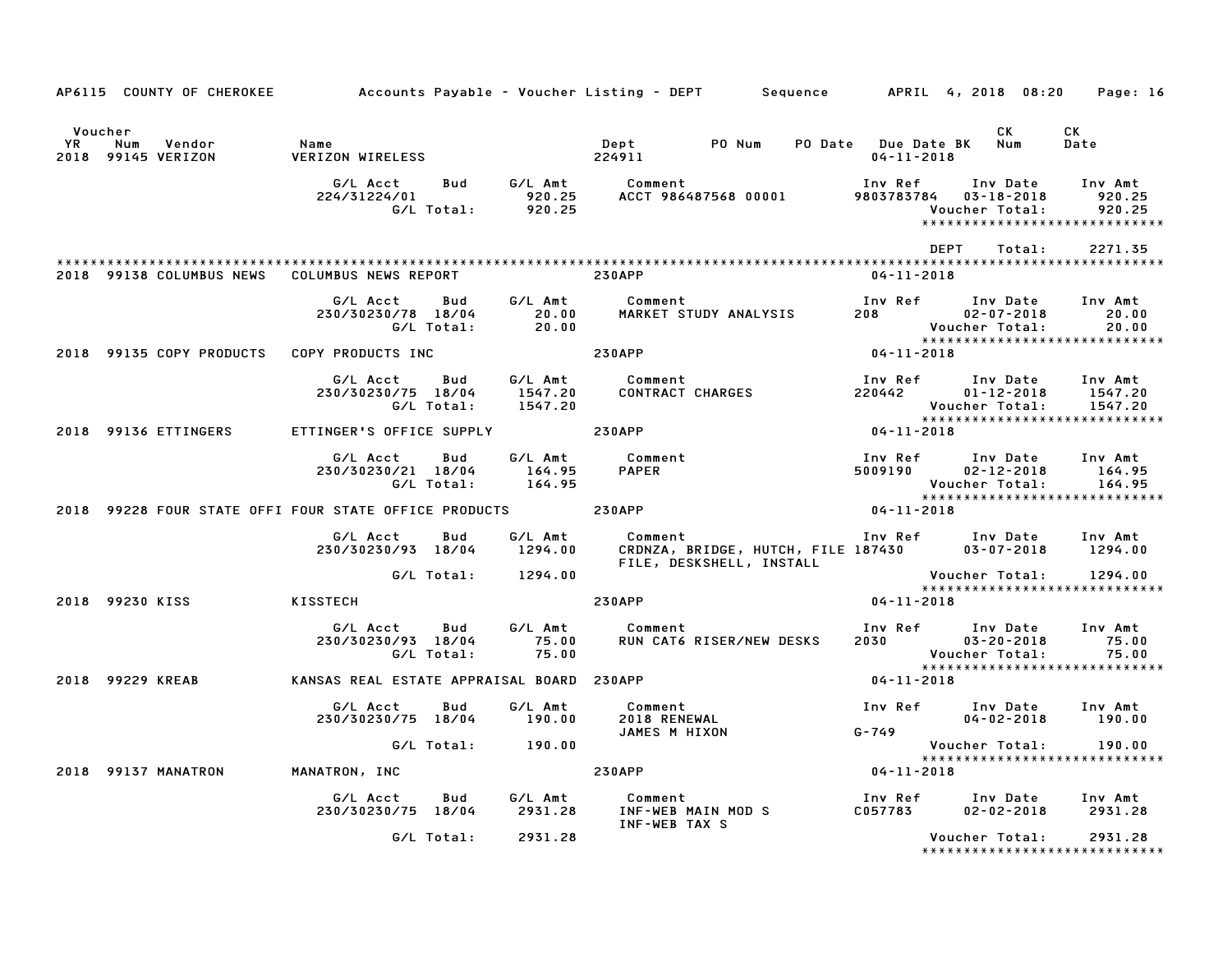| AP6115 COUNTY OF CHEROKEE                              | Accounts Payable – Voucher Listing – DEPT         Sequence |                            |                             |                                                                 |                                    |                                                | APRIL 4, 2018 08:20                                                | Page: 17                                                               |
|--------------------------------------------------------|------------------------------------------------------------|----------------------------|-----------------------------|-----------------------------------------------------------------|------------------------------------|------------------------------------------------|--------------------------------------------------------------------|------------------------------------------------------------------------|
| Voucher<br>YR<br>Num<br>Vendor<br>2018 99231 NATALINIS | Name<br>NATALINI'S AUTOMOTIVE                              |                            |                             | Dept<br><b>230APP</b>                                           | PO Num                             | <b>PO Date</b> Due Date BK<br>$04 - 11 - 2018$ | CK<br>Num                                                          | CK<br>Date                                                             |
|                                                        | G/L Acct<br>230/30230/32 18/04                             | Bud<br>G/L Total:          | G/L Amt<br>56.83<br>56.83   | Comment<br>OIL, OIL FILTER                                      | OIL FILTER, AIR FILTER, OIL 663793 | Inv Ref<br>663810                              | Inv Date<br>$03 - 21 - 2018$<br>$03 - 21 - 2018$<br>Voucher Total: | Inv Amt<br>21.30<br>35.53<br>56.83                                     |
|                                                        |                                                            |                            |                             |                                                                 |                                    |                                                | <b>DEPT</b>                                                        | ******************************<br>6279.26<br>Total:                    |
| 2018 99217 KS DEPT OF CONT KS EMPLOYMENT SECURITY FUND |                                                            |                            |                             | 260BENEFITS                                                     |                                    | $04 - 11 - 2018$                               |                                                                    |                                                                        |
|                                                        | G/L Acct<br>260/30260/05 18/04                             | Bud                        | G/L Amt<br>6583.28          | Comment<br>ACCT 177414<br><b>1ST QUARTER</b><br>CHEROKEE COUNTY | QUARTERLY WAGE REPORT              | Inv Ref                                        | Inv Date<br>$04 - 01 - 2018$                                       | Inv Amt<br>6583.28                                                     |
|                                                        |                                                            | G/L Total:                 | 6583.28                     |                                                                 |                                    |                                                | Voucher Total:                                                     | 6583.28<br>*****************************                               |
|                                                        |                                                            |                            |                             |                                                                 |                                    |                                                | <b>DEPT</b><br>Total:                                              | 6583.28                                                                |
| 2018 99213 CENTURYLINK1319 CENTURYLINK                 |                                                            |                            |                             | 300ELDERLY                                                      |                                    | $04 - 11 - 2018$                               |                                                                    |                                                                        |
|                                                        | G/L Acct<br>300/30300/74 18/04                             | Bud<br>G/L Total:          | G/L Amt<br>3.21             | Comment<br>ACCT 320494722                                       | 320497874                          | Inv Ref                                        | Inv Date<br>$03 - 24 - 2018$<br>$03 - 24 - 2018$<br>Voucher Total: | Inv Amt<br>1.93<br>1.28<br>3.21                                        |
|                                                        |                                                            |                            | 3.21                        |                                                                 |                                    |                                                |                                                                    | *****************************                                          |
| 2018 99214 COLUMBUS                                    | CITY OF COLUMBUS                                           |                            |                             | 300ELDERLY                                                      |                                    | 04-11-2018                                     |                                                                    |                                                                        |
|                                                        | G/L Acct<br>300/30300/72 18/04                             | Bud<br>G/L Total:          | G/L Amt<br>62.29<br>62.29   | Comment<br>ACCT 07-48820-01                                     |                                    | Inv Ref                                        | Inv Date<br>$03 - 27 - 2018$<br>Voucher Total:                     | Inv Amt<br>62.29<br>62.29<br>*****************************             |
| 2018 99168 EMPIRE                                      | EMPIRE DISTRICT ELECTRIC COMPANY                           |                            |                             | 300ELDERLY                                                      |                                    | $04 - 11 - 2018$                               |                                                                    |                                                                        |
|                                                        | G/L Acct<br>300/30300/72 18/04                             | Bud<br>18/04<br>G/L Total: | G/L Amt<br>186.56<br>186.56 | Comment<br>ACCT 124991-59-7                                     | $828267 - 31 - 0$                  | Inv Ref                                        | Inv Date<br>$03 - 21 - 2018$<br>$03 - 20 - 2018$<br>Voucher Total: | Inv Amt<br>93.48<br>93.08<br>186.56                                    |
| 2018 99215 GALENA                                      | CITY OF GALENA                                             |                            |                             | 300ELDERLY                                                      |                                    | 04-11-2018                                     |                                                                    | ******************************                                         |
|                                                        | G/L Acct<br>300/30300/72 18/04                             | Bud                        | G/L Amt<br>83.78            | Comment<br>ACCT 10006000<br>720 WALL ST                         |                                    | Inv Ref                                        | Inv Date<br>$03 - 05 - 2018$                                       | Inv Amt<br>83.78                                                       |
| 2018 99216 KS GAS                                      | KANSAS GAS SERVICE                                         | G/L Total:                 | 83.78                       | 300ELDERLY                                                      |                                    | $04 - 11 - 2018$                               | Voucher Total:                                                     | 83.78<br>*****************************                                 |
|                                                        | G/L Acct<br>300/30300/72 18/04                             | Bud<br>G/L Total:          | G/L Amt<br>190.79<br>190.79 | Comment                                                         | ACCT 512076592 1191351 09          | Inv Ref                                        | Inv Date<br>$03 - 28 - 2018$<br>Voucher Total:<br>DEPT             | Inv Amt<br>190.79<br>190.79<br>*****************************<br>526.63 |
|                                                        |                                                            |                            |                             |                                                                 |                                    |                                                | Total:                                                             |                                                                        |